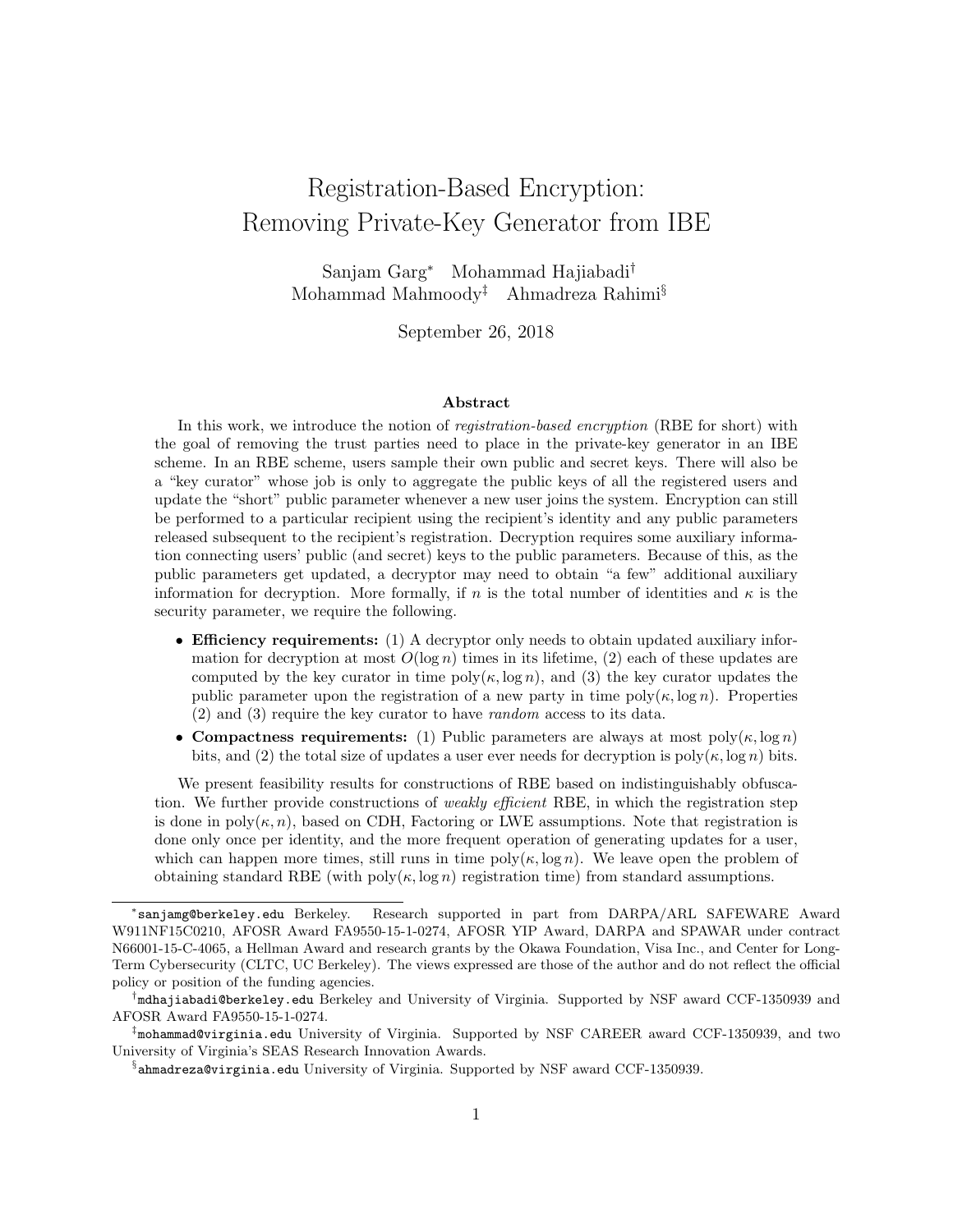# Contents

|    | 1 Introduction                                             | 3  |
|----|------------------------------------------------------------|----|
|    |                                                            |    |
|    | 2 Preliminaries                                            | 8  |
|    | 3 Formal Definition of Registration-Based Encryption       | 9  |
|    | <b>IO-Based Construction of RBE</b>                        | 14 |
|    | 4.1                                                        |    |
|    | 4.2                                                        |    |
|    | 4.2.1                                                      |    |
|    | 4.2.2                                                      |    |
| 5. | <b>Basing Weakly-Efficient RBE on Standard Assumptions</b> | 23 |
|    |                                                            |    |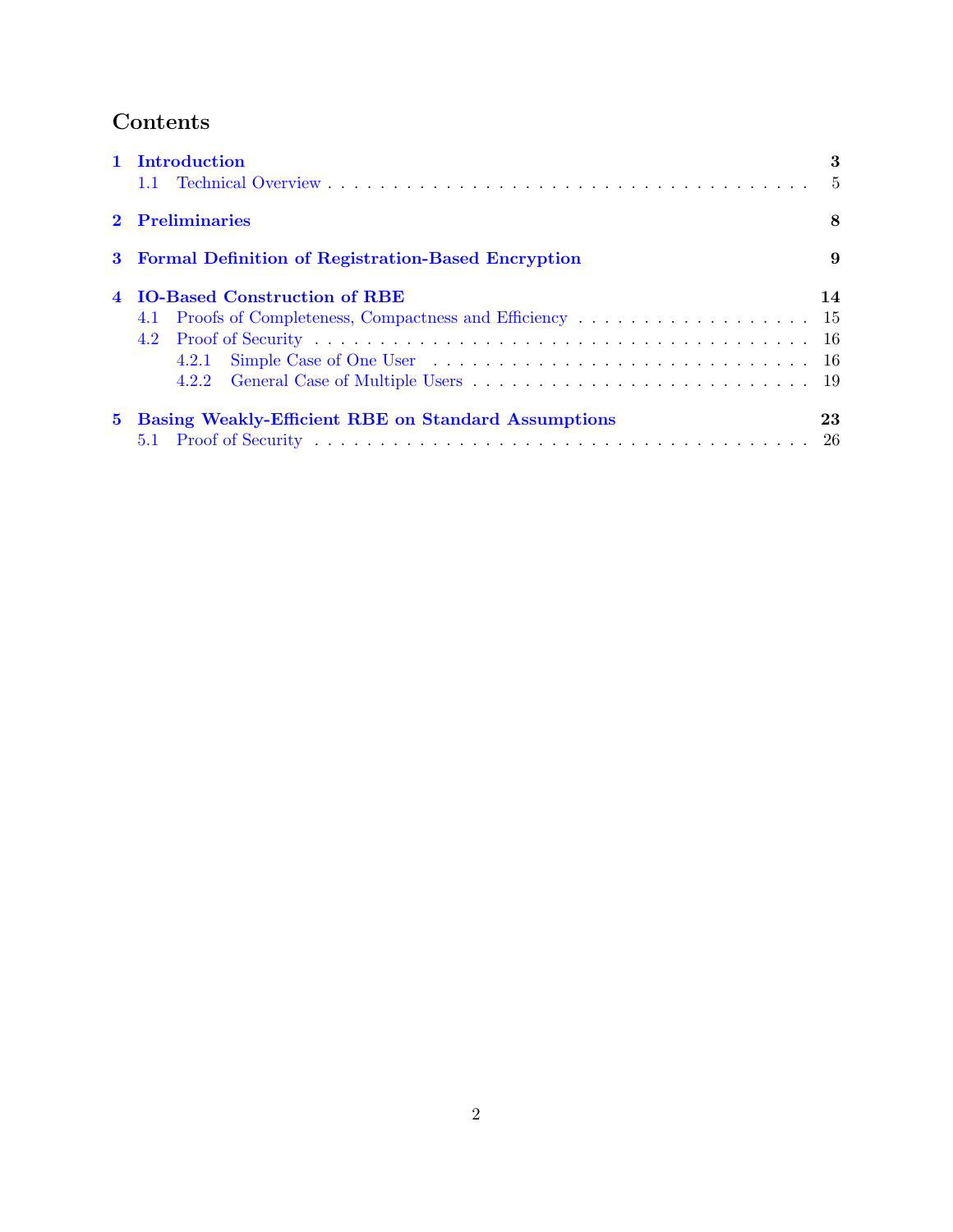# <span id="page-2-0"></span>1 Introduction

Public-key encryption [\[DH76,](#page-28-0) [RSA78,](#page-29-0) [GM82\]](#page-28-1) allows Alice to send Bob private messages without any a-priori shared secrets. However, before Alice can send any messages to Bob, she must obtain Bob's public key. Enabling Alice to obtain Bob's public key often requires additional public-key infrastructure and in some cases complex certification authorities; consequently, making implementation of public-key encryption rather cumbersome.

With the goal of simplifying key-management in public-key encryption, Shamir [\[Sha84\]](#page-29-1) introduced the notion of identity based encryption (IBE). An IBE scheme allows Alice to encrypt her messages to Bob knowing just the identity of Bob and some additional system public parameters. In this setup, Bob can then decrypt Alice's ciphertexts using an identity-specific secret key that he obtains from the private key generator (PKG). In their celebrated work, Boneh and Franklin [\[BF01\]](#page-27-0) provided the first construction of IBE using bilinear maps. A long line of subsequent research has provided many other constructions of IBE based on a variety of assumptions [\[Coc01,](#page-27-1) [DG17\]](#page-27-2). IBE serves as the basis of several real-world systems (e.g., in systems by Voltage security) to simplify key-management.

Despite its significant advantages, one important limitation of IBE schemes is the so-called key-escrow problem. Namely, in an IBE scheme a PKG can generate the identity-specific secret key for any identity. This allows the PKG to arbitrarily decrypt messages that are intended for specific recipients. While in certain applications it is reasonable to place trust in a PKG, doing so is not always acceptable. This limitation of IBE often attracts significant criticism and restricts applicability in certain scenarios. In words of Rogaway [\[Rog15\]](#page-28-2),

"But this convenience is enabled by a radical change in the trust model: Bob's secret key is no longer self-selected. It is issued by a trusted authority. That authority knows everyone's secret key in the system. IBE embeds key-escrow indeed a form of key-escrow where a single entity implicitly holds all secret keyseven ones that haven't yet been issued. [...] Descriptions of IBE don't usually emphasize the change in trust model. And the key-issuing authority seems never to be named anything like that: it's just the PKG, for Private Key Generator. This sounds more innocuous than it is, and more like an algorithm than an entity."

With the goal of enhancing the applicability of IBE, prior works suggested ways for reducing the level of trust that parties need to place in the PKG. Boneh and Franklin [\[BF01\]](#page-27-0) suggested the use of multiple PKGs, instead of just one, with the goal of making the trust de-centralized. This idea was further explored in subsequent work (e.g., see [\[CHSS02,](#page-27-3) [PS08,](#page-28-3) [KG10\]](#page-28-4)). In a different approach, Goyal [\[Goy07\]](#page-28-5), later followed by Goyal et al. [\[GLSW08\]](#page-28-6), studied the notion of accountable IBE, which allows users to get their decryption keys from the PKG using a secure key generation protocol. Such schemes provide safeguard against a malicious PKG who might distribute the identity-specific secret key for a particular user to unauthorized parties, as by doing so it risks the possibility of being caught in the future. Another approach to the key escrow problem, studied in [\[CCV04,](#page-27-4) [Cho09,](#page-27-5) [WQT18\]](#page-29-2), involves settings in which the number of identities is huge, limiting the server's ability of finding out the receiver identity when it is chosen at random; hence, guaranteeing a form of anonymity. Finally, Al-Riyami and Paterson [\[ARP03\]](#page-27-6) put forward the notion of "Certificateless" Public Key Cryptography which is a hybrid of IBE and public-key directories, but which, on the down side, does not let the sender use the system as a true IBE, because more information about the user needs to be read from the public-key infrastructure before encrypting a message to them.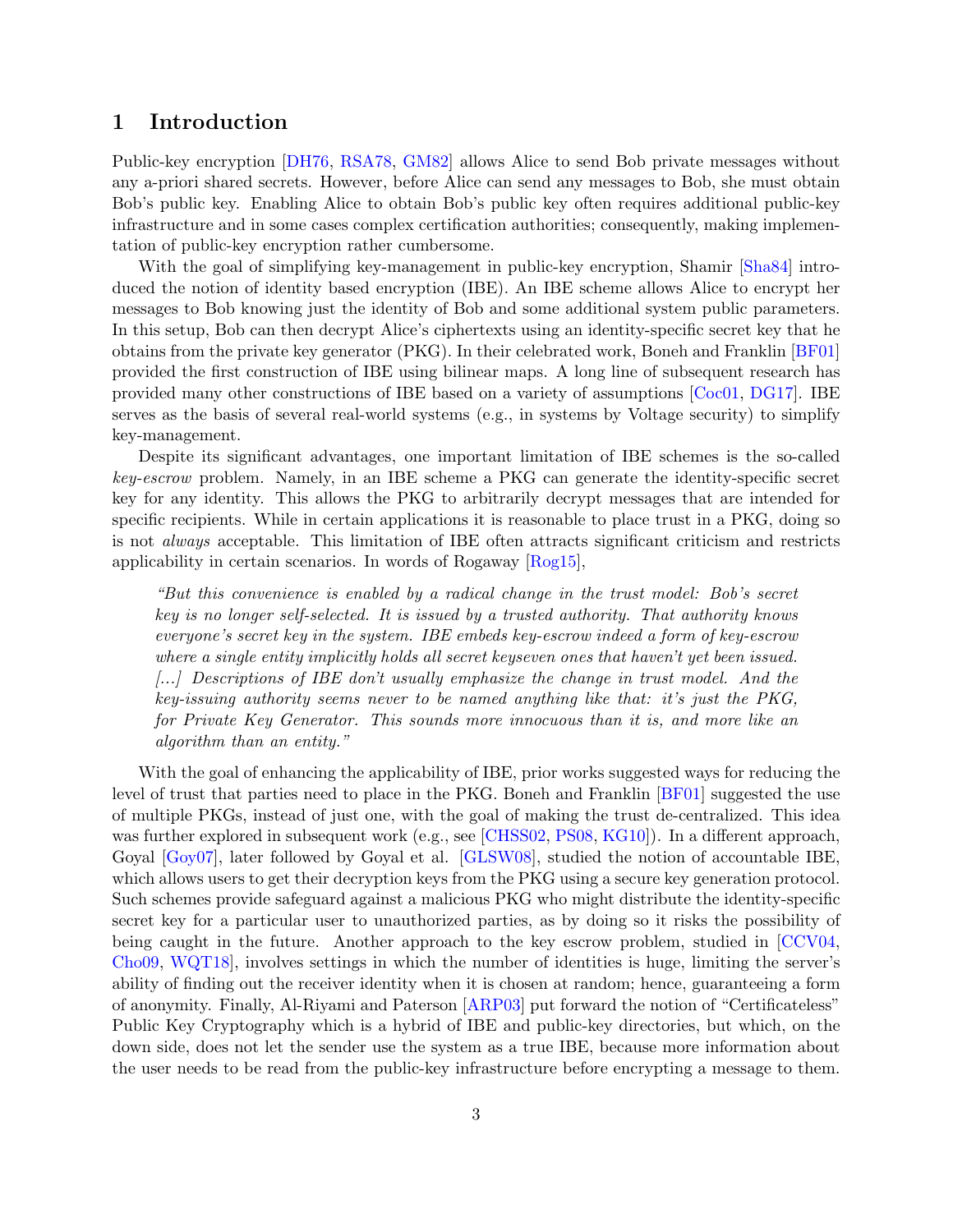None of the above approaches, however, resolve the key-escrow problem entirely, as the PKG (or a collection of several of them) can still decrypt all ciphertexts in the system. Indeed even a trusted PKG may not be able to protect ciphertexts against a subpoena requesting decryption keys. This state of affairs leads us to the main question of this work:

#### Can we entirely remove PKG from IBE schemes?

A new primitive: registration-based encryption (RBE). In this work, we pursue a new approach to constructing IBE schemes by introducing a new notion which we call registration-based encryption, and which does not suffer from the key-escrow problem. Recall that in traditional IBE schemes, the PKG plays an active role in maintaining the cryptographic secrets corresponding to the public parameters of the system, leading to the key-escrow problem. Deviating from this approach, in our RBE we replace the PKG with a much weaker entity that we call a key curator. A key curator does not possess any cryptographic secrets and just plays the role of aggregating the public keys of the users.

In more detail, in an RBE scheme each user samples its own public key and secret key and provides its identity and the chosen public key to the key curator.<sup>[1](#page-3-0)</sup> The key curator is now tasked with the goal of curating this new user's public key in the public parameters. Towards this, the key curator updates the public parameters and publicizes the new public parameters. Thus, unlike traditional IBE schemes, the public parameters in an RBE scheme evolve as new users register in the system. For example, let  $pp_0, pp_1, \ldots, pp_n$  be the different instances of the public parameters in the system, where  $pp_i$  is the public parameter after i users have registered in the system. Just like an IBE scheme, we require that the size of the public parameter is always small:  $|\mathsf{pp}_i| \leq \text{poly}(\kappa, \log n)$ for  $i \leq n$ , where  $\kappa$  is the security parameter and n is the number of users in the system.

In an RBE scheme, decryption by a user is performed using its secret key and some *auxiliary* information that connects its public key with system's public parameters. Note that as new users join the system and public parameters are updated, an update to the auxiliary information connecting a user's public key to the new public parameters is necessary.[2](#page-3-1) However, it would be prohibitive to update each user's auxiliary information (needed for decryption) after each single registration. Thus, we require that the effect of registration by new users on the previously registered users is minimal. In particular, we require that a registered user needs to query the key curator for auxiliary information connecting its public key to the public parameters at most  $O(\log n)$  times in its lifetime where  $n$  is the total number of registered users. Additionally, we require that the total size of the auxiliary information provided by the key curator needed for any decryption is at most  $poly(\kappa, \log n)$  for security parameter  $\kappa$ .

Our results. We consider two variants of RBE schemes based on the efficiency of the registration and give constructions for both of them. In particular, we construct (standard) RBE using indistinguishabiltiy obfuscation, and we construct a "weakly efficient" variant of this primitive based on more standard assumptions.

• RBE based on IO: First, we construct (standard) RBE schemes in which the running time of key curator for every new user registration is  $poly(\kappa, \log n)$  for security parameter  $\kappa$  assuming the key curator has *random* access to its auxiliary information. Other than the desired efficiency

<span id="page-3-0"></span><sup>&</sup>lt;sup>1</sup>The key curator will need to verify the identity of the user requesting the registration as it is done by certification authorities in public-key infrastructure.

<span id="page-3-1"></span><sup>&</sup>lt;sup>2</sup>Note that since the public parameters are small, they cannot contain the public keys of all the registered parties.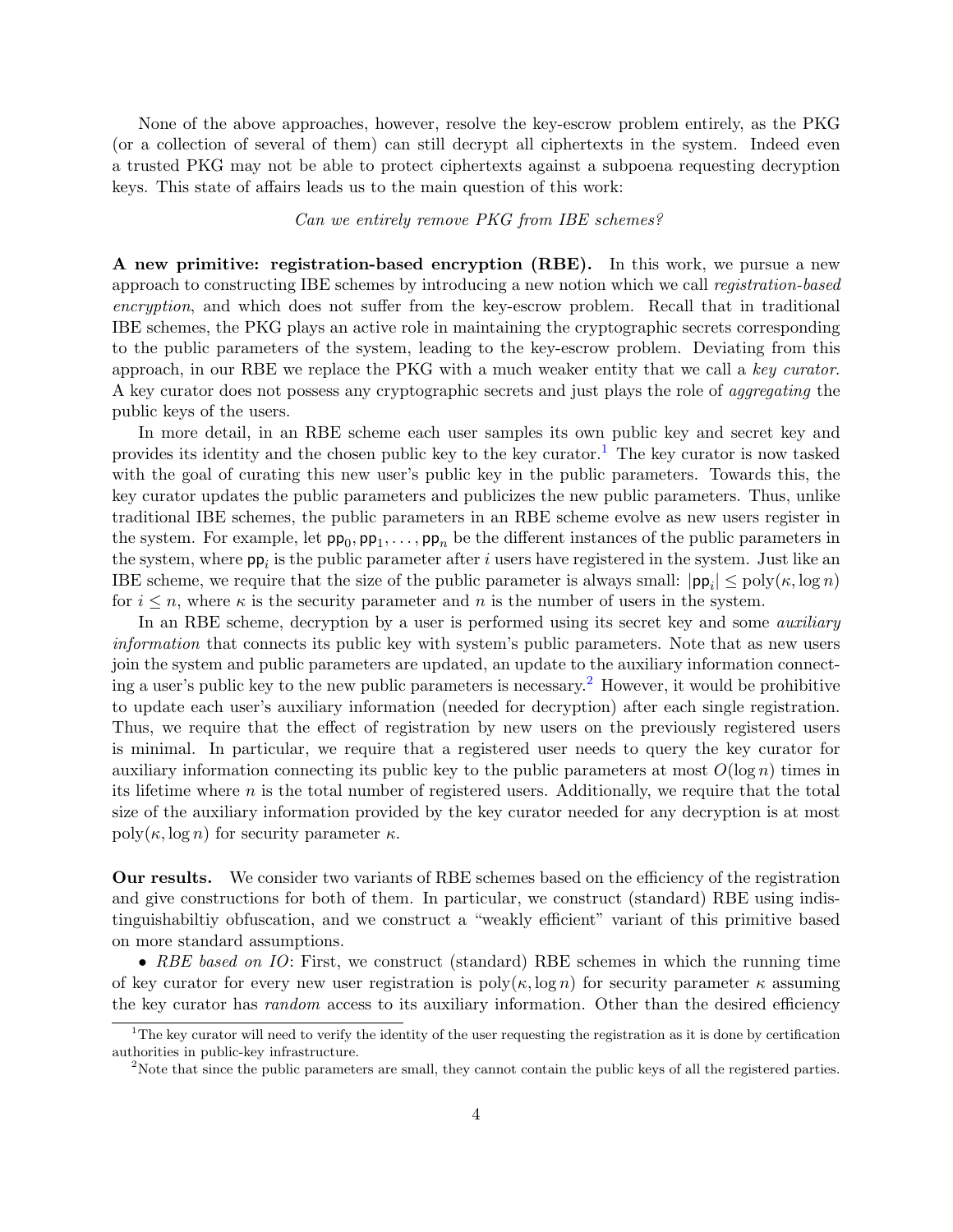itself, one motivation for such minimization in curator's complexity is that since the work done in each user registration is small, it is then more reasonable to distribute the key curator's job between the users themselves, removing the need of a dedicated key curator entirely. In such a system, a new user will only need to do a "small" amount of *public* computation to update the public parameters at the time of joining the system. Moreover, any previously registered user could obtain its updated auxiliary information needed for decryption from the public ledger as well. We obtain a feasibility result for this notion based on somewhere statistically binding hash functions  $[HW15]$  and indistinguishably obfuscation  $[BGI^+01, GGH^+13]$  $[BGI^+01, GGH^+13]$  $[BGI^+01, GGH^+13]$  $[BGI^+01, GGH^+13]$ .

• RBE with weakly-efficient registration: Second, we consider a setting where the key curator is allowed to be "weakly efficient"; i.e., the running time of key curator for updating the public parameters as a single new user registers can  $\text{poly}(\kappa, n)$ . We call such RBE schemes weakly efficient and obtain a construction of weakly-efficient RBE based on any hash garbling scheme. The notion of hash garbling and its construction has been implicit in prior works  $[CDG<sup>+</sup>17, DG17,$  $[CDG<sup>+</sup>17, DG17,$  $[CDG<sup>+</sup>17, DG17,$ [DG17,](#page-27-2) [DGHM18,](#page-28-9) BLSV18, and it was shown there that hash garbling can be realized based on CDH, Factoring or LWE assumptions. In this work, we give a formal definition of this primitive (Definition [5.1\)](#page-22-1) and use it to construct RBE.

We leave open constructing RBE with  $poly(\kappa, \log n)$  registration based on standard assumptions.

Communication cost of RBE compared with PKE and IBE. We view RBE as a hybrid between PKE and traditional IBE. PKE schemes are communication heavy for encryptors. In other words, each encryptor must obtain the public keys of each recipient that it sends encrypted messages to. In contrast, IBE schemes remove the need for the communication by the encryptors specifically, encryptors no longer need to recover the public key of each user separately. However, the decryptor must still obtain its identity-specific secret key via communication with the PKG. Note that since this communication with PKG is only done once, the communication cost of an IBE is much smaller than the communication cost of a PKE. However, this efficiency comes at the cost of the key-escrow problem. Our RBE achieves, in large parts, the communication benefits of IBE without the key-escrow problem. More specifically, in an RBE, the encryptors do not need to recover the public key of each recipient individually. Additionally, a decryptor only needs to interact with the key curator to obtain the relevant updates at most  $\log n$  times in total.

IBE was originally proposed with the goal of simplifying key management in IBE, yet the problem of key-escrow has prevented it from serving as a substitute for PKE — specifically, its applicability remains limited to specialized settings where trust is not a problem. We believe that efficient variants of our RBE constructions could indeed provide an alternative for PKE while also simplifying key management as IBE does.

### <span id="page-4-0"></span>1.1 Technical Overview

Here we describe the high level ideas behind our two constructions. The main challenge in realizing our RBE is to have the key curator gather together public keys of registering users in such a way that no individual's relation to the public parameter is affected too many times. Doing that is the key for having few necessary updates for decryption. We start by describing how we resolve this challenge using indistinguishability obfuscation (IO). Next, we give our ideas for realizing a (registration) weakly efficient version of this primitive based on standard assumptions such as CDH and Factoring. The IO-based construction, however, remains conceptually simpler.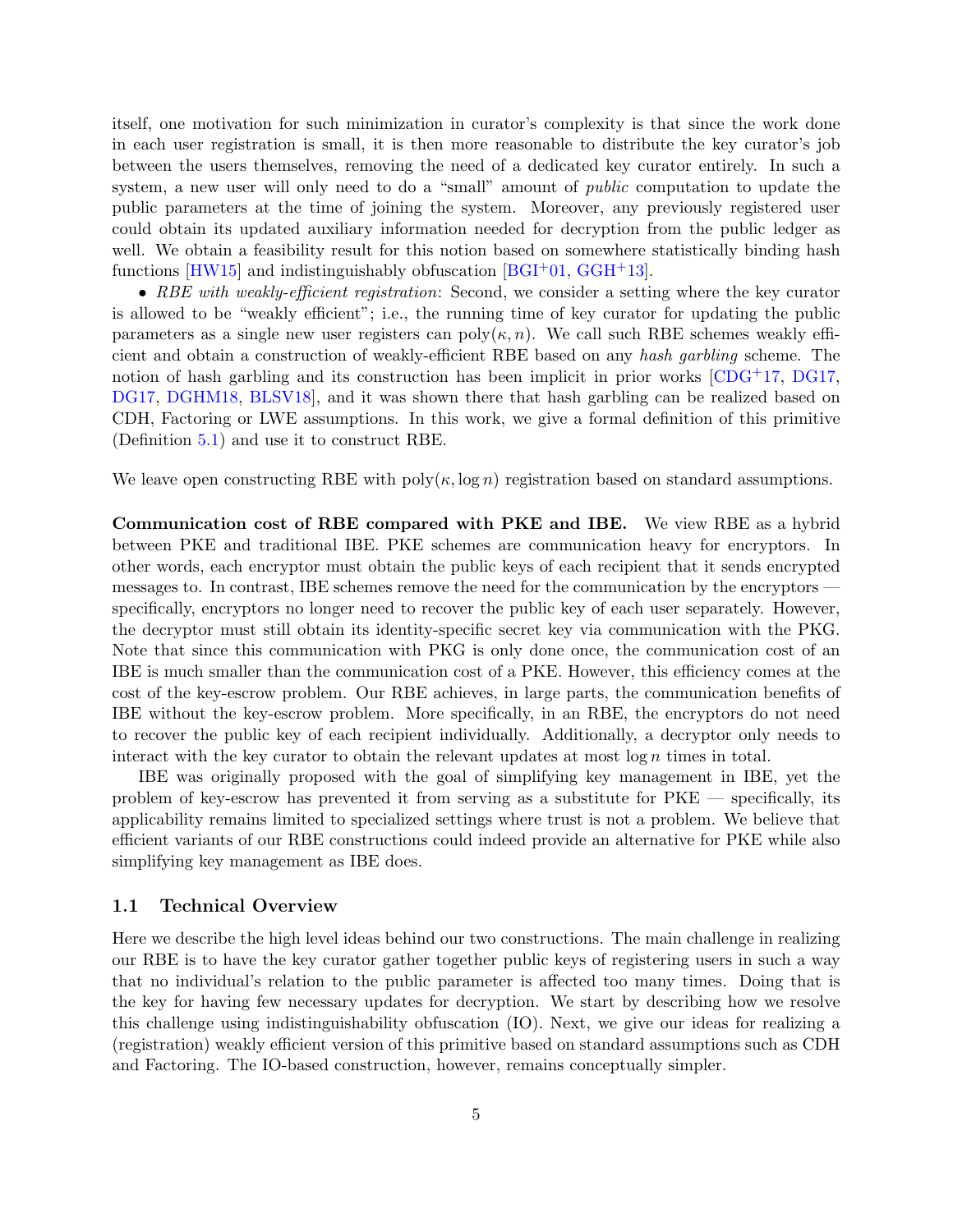Our IO based solution is inspired by prior works on using witness encryption [\[GGSW13\]](#page-28-10), if we interpret the decryption key (i.e., the secret key together with the required auxiliary updates) as a witness that enables decryption. Additionally, both our IO-based and the hash obfuscation based solutions (and in particular their tree-based hashing of the public keys) use ideas developed recently in the context of laconic OT  $[CDG+17]$  $[CDG+17]$  and IBE from the CDH assumption  $[DG17]$ . In both of these settings, our contribution is in formalizing the subtle aspects of RBE and then realizing RBE schemes (as mentioned above) using these ideas.

High level description of our IO-based construction of RBE. A natural first try for the solution would be for the curator to just Merkle hash together the public keys of all the users in the system (along with their corresponding identities). Here encryption could be performed by an obfuscation of the following program  $P[h, m]$ , with the Merkle hash root h and the encrypted message m hardwired. Given input  $(\mathsf{pk}, \mathsf{id}, \mathsf{pth})$ , the program  $P[\mathsf{h}, \mathsf{m}]$  outputs an encryption of m under the public key pk only if pth is a "Merkle opening" (i.e., the right leaf to root path with siblings) for (pk, id) as a pair of sibling leaves in the Merkle hash tree with root h, and it outputs ⊥ otherwise. Decryption can proceed naturally with the right Merkle opening as auxiliary information that the key curator needs to provide for decryption. The main issue with this solution is that the Merkle hash root h changes with every new user registering in the system. Our idea for solving this problem is to maintain multiple Merkle hash trees such that any individual user is affected only a bounded number of times. Below, we explain this idea in more detail.

• Public parameters and auxiliary information. At a high level, in our construction, after  $n$ parties have registered, the key curator holds an auxiliary information  $aux_n$  of the following form: it consists of  $\eta$  full binary Merkle trees, Tree<sub>1</sub>, ..., Tree<sub> $\eta$ </sub> with corresponding depths  $d_1 > \cdots > d_\eta$ and number of leaves  $2^{d_1}, \ldots, 2^{d_{\eta}}$ . The public parameter would be the set of the labels of the *roots* of these trees. Every leaf in either of these trees is either an identity id or its public key pk as the sibling of the leaf id, and every registered identity id appears exactly once as a leaf. Thus, half of the leaves of these trees contain the strings encoding the registered identities, and for each leaf id, the sibling leaf contains the public key pk of id. So, if there are n people registered so far in the system, then the total number of leaves in the trees is equal to 2n. Since we stated that  $d_1 > \cdots > d_n$ , it means that the number of these trees  $\eta$  is at most  $\log(n)$ , simply because  $(d_1, \ldots, d_\eta)$  would be the binary representation of number 2n. This point implies that the public parameter is indeed short.

• What is needed for decryption. Even though in general it is more natural to describe encryption first, in our case it is easier to describe the information that is needed for decryption. Each identity id will hold is own secret key sk which will be necessary for decryption, but it would need more information for doing so. Indeed, if Tree is the tree hold by the curator that contains (sibling leaves) (id, pk) in its leaves, then the identity id needs to know the "Merkle opening" of (id, pk) to the root of Tree in order to do any decryption. Since the length of this path is at most the depth of Tree, which is at most  $log(n)$ , the total size of the decryption key dk (which includes sk and the knowledge of such opening to the root of Tree) is at most  $\kappa \cdot \log(n)$ . This makes dk compact.

• How to encrypt. For simplicity, suppose there is only one tree Tree held by the key curator and that all the identities are leaves of this tree. The encryptor, knows the public parameter, which is the root rt of Tree. For any message m, the encryptor then sends the *obfuscation* of the following program P. The program P takes as input any Merkle opening that contains the path from leaves (id, pk) to the root rt of Tree, and if such opening is given, then P outputs an encryption of m under the corresponding registered public key pk. Since id is the only identity who knows the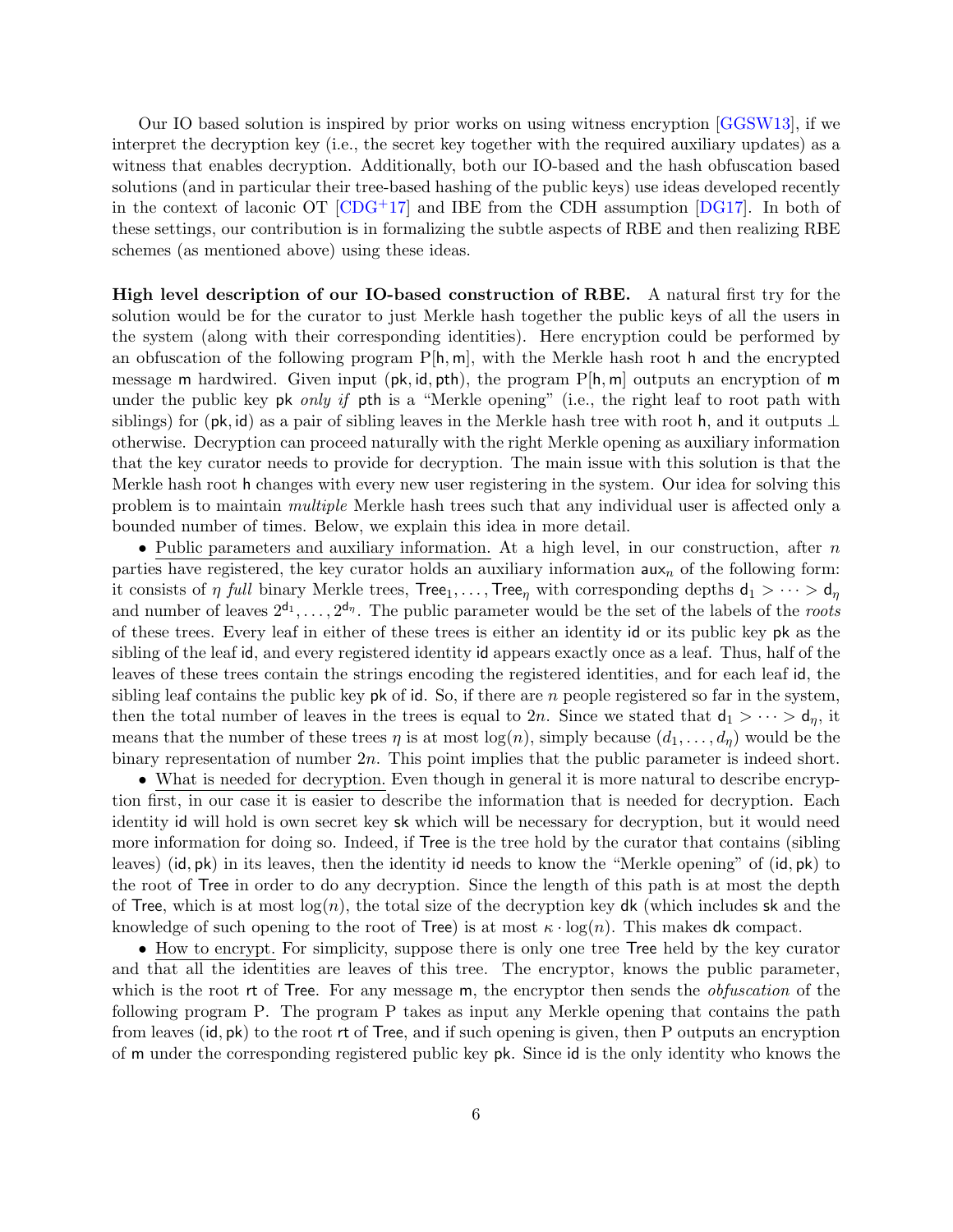corresponding sk to the registered pk, nobody other than id can decrypt the message m encrypted that way. When there are *multiple* trees  $Tree_1, \ldots, Tree_n$  held by the key curator, the ciphertext includes  $\eta$  obfuscations, one for every  $\mathsf{Tree}_i$ .

• How to register. When a new party id joins to register, we first create a single tree Tree for that party, with id, pk as its only leaves. But creating too many trees naively increases the length of the public parameter. So, to handle this issue we "merge" the trees every now and then. In particular, upon any registration, so long as there are any two trees  $Tree_1$ ,  $Tree_2$  of the *same size* held by the key curator, it "merges" them by simply hashing their roots  $rt_1, rt_2$  into a new root rt. This way, the key curator keeps the invariance property (stated above) that the trees are always full binary trees of different sizes. After doing any such merge, the key curator sends the the generated update of the form  $(r_1, r_1, r_2)$  to all of the identities that are in *either* of the trees Tree<sub>1</sub>, Tree<sub>2</sub>. That is because, the identities in Tree<sub>1</sub> would now need to know  $rt_2$  and the identities in Tree<sub>2</sub> now need the label  $rt_1$  in order to decrypt what is encrypted for them. Alternatively, if the key curator is passive and does not send updates, the users who are in the merged tree Tree would need to pull their updates whenever they have a ciphertext that they cannot decrypt, realizing that their auxiliary information is outdated.

To prove security of the above construction, collision-resistance of the used hash function is not enough, and we rely on *somewhere statistically binding* hash functions [\[HW15\]](#page-28-7) (see Definition [2.3\)](#page-8-1).

Weakly-efficient construction based on standard assumptions. In order to replace the use of obfuscation in the above construction, we build on the techniques by Cho, Döttling, Garg, Gupta, Miao, and Polychroniadou  $[CDG+17]$  $[CDG+17]$  and Döttling and Garg  $[DG17]$ . We abstract their idea of using hash encryption and garbled circuits as a new primitive that we call hash garbling. Use of this abstraction simplifies exposition. A hash garbling scheme consists of algorithms (Hash, HG, HInp).<sup>[3](#page-6-0)</sup> Hash function is a function from  $\{0,1\}^{\ell}$  to  $\{0,1\}^{\kappa}$ . HG takes as input a secret state stt and an arbitrary program P and outputs  $\widetilde{P}$ . HInp takes as input a secret state stt and a value  $y \in \{0,1\}^{\kappa}$ and outputs  $\tilde{y}$ . Correctness and security require that  $C, \tilde{y}$ , x can be used to compute  $C(x)$ , but also that they reveal nothing else about C.

Our construction of RBE from standard assumption is very similar to the IO-based construction except that we replace the use of IO with the less powerful primitive hash garbling. The key challenge in making this switch comes from the fact that hash garbling, unlike IO, cannot process the entire root to leaf Merkle opening in one shot. Thus, our construction needs to provide a sequence of hash garblings that traverse the root to leaf path step by step. Therefore, as the tree is being traversed, the hash garblings need to identify whether to go left or to go right. Note that this decision must be taken without any knowledge of what identities are included in the leaves of the left sub-tree and what identities are included in the leaves of the right sub-tree. We resolve this challenge by modifying the Merkle tree in two ways:

- 1. We ensure that the identities in the leave of any tree are always sorted.
- 2. In addition to the hashes of its two children, in the computation of the Merkle hash, we also hash the information about the largest identity that is present any leaf of the left subtree at any node. (The latter information allows us to traverse down a Merkle tree using it as a binary search tree.)

<span id="page-6-0"></span> $3$ The hash function also has a key setup function which we ignore here for the sake of simplicity.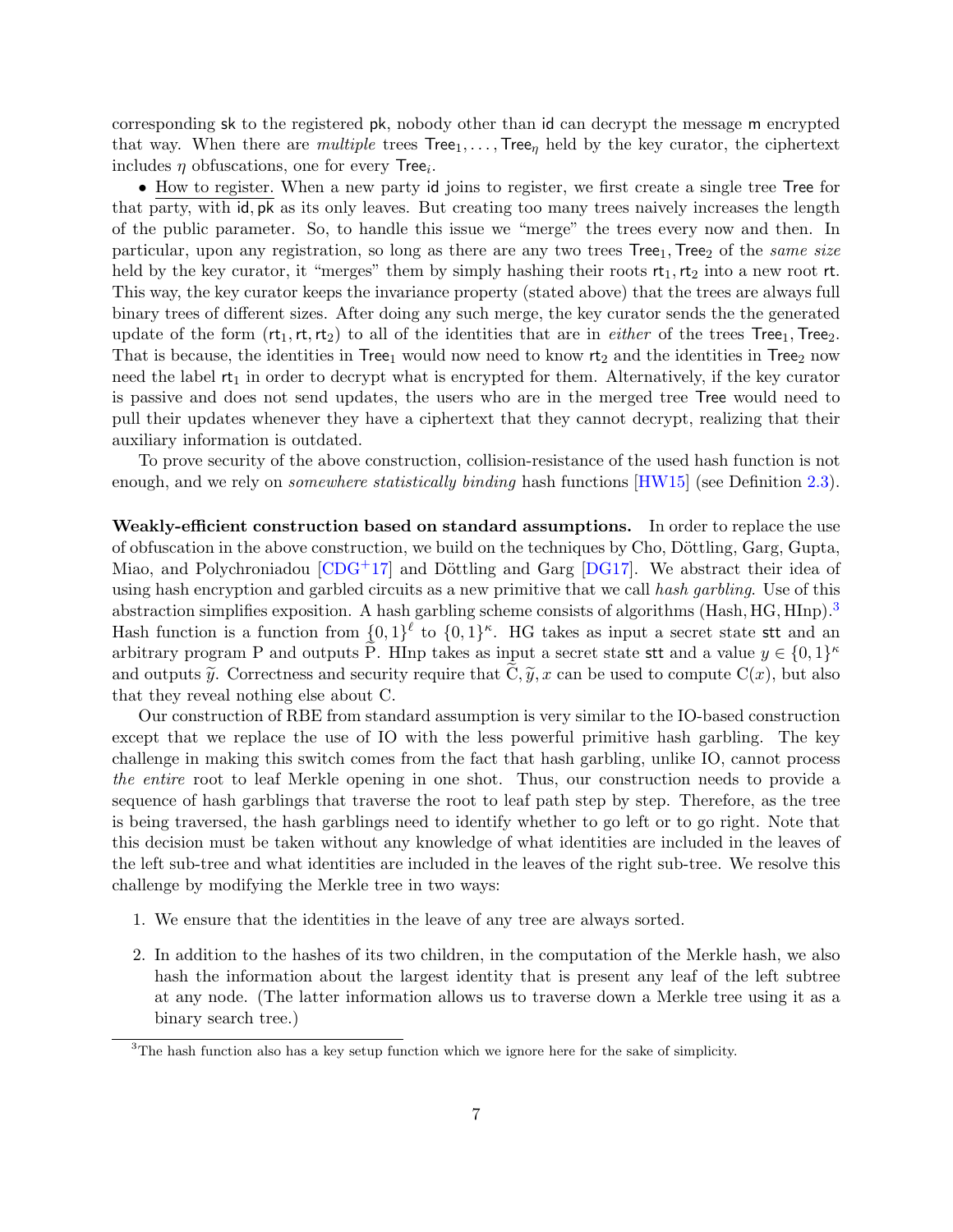Using these enhancements over the simple Merkle trees, we can indeed substitute IO with the less powerful primitive of hash garbling, which in turn can be obtained from more standard assumptions. On the down side, this new construction needs to sort the identities for every registration, and in particular the registration cannot run in sublinear time poly( $\kappa$ , log n). We refer the reader Section [5](#page-22-0) for more details on this construction.

# <span id="page-7-0"></span>2 Preliminaries

**Notation.** For a probabilistic algorithm A, by  $A(x) \rightarrow y$ , we denote the randomized process of running A on input x and obtaining the output y. We use PPT to denote a probabilistic polynomialtime algorithms, where running time is polynomial over the length of their main input (not the random seed). For randomized algorithms  $A_1, A_2, \ldots$ , by  $Pr_{A_1, A_2, \ldots} [E]$  we denote the probability of event E when the randomness is over the algorithms  $A_1, A_2, \ldots$  as well. For deterministic algorithms  $A_1, A_2$ , by  $A_1 \equiv A_2$ , we denote that they have the same input-output functionality; namely, for all x (of the right length, if  $A_1, A_2$  are circuits),  $A_1(x) = A_2(x)$ . For distribution ensembles  $X_n, Y_n$ , by  $X_n \stackrel{c}{\approx} Y_n$  we mean that they are indistinguishable against poly(n)-time algorithms. By x||y we denote the concatenation of the strings  $x, y$ . By negl( $\kappa$ ) we denote some function that is negligible in input  $\kappa$ ; namely for all  $k$ , negl $(\kappa) \leq O(1/\kappa^k)$ .  $U_n$  denotes the uniform distribution over  $\{0,1\}^n$ . For algorithm A, by  $A^B$  we denote an oracle access by A to oracle B. By  $A^{[B]}$  we denote A accessing oracle B with read and and write operations. So, if A writes y at location x, reading a query x next time will return y.

Definition 2.1 (Public key encryption). A public key encryption scheme consists of three PPT algorithms  $(G, E, D)$  as follows.

- $G(1^{\kappa}) \to (\mathsf{pk}, \mathsf{sk})$ : This algorithm takes a security parameter  $1^{\kappa}$  as input and outputs a pair of public key pk secret key sk. Without loss of generality we assume that  $|pk| = |sk| = \kappa$ .
- E(pk, m)  $\rightarrow$  ct: takes a message m and a public key pk as input and outputs a ciphertext ct.
- $D(\mathsf{sk}, \mathsf{ct}) \to \mathsf{m}$ : takes a ciphertext  $\mathsf{ct}$  and a secret key sk as inputs and outputs a message m.

The completeness and security properties are defined as follows.

• Completeness. The PKE scheme is complete if for every message m:

$$
\Pr_{\mathrm{G,E,D}}[D(\mathsf{sk},\mathrm{E}(\mathsf{pk},\mathsf{m}))=\mathsf{m}:(\mathsf{sk},\mathsf{pk})\leftarrow \mathrm{G}]=1.
$$

- Semantic Security. Any PPT Adv wins the following game with probability  $\frac{1}{2} + \text{negl}(\kappa)$ :
	- The challenger generates  $(\mathsf{pk}, \mathsf{sk}) \leftarrow G(1^{\kappa})$  and sends  $\mathsf{pk}$  to Adv.
	- The challenger chooses a random bit b and sends  $c \leftarrow E(\mathsf{pk}, b)$  to Adv.
	- Adv outputs b' and wins if  $b = b'$ .

Definition 2.2 (Indistinguishability obfuscation). A uniform PPT algorithm Obf is called an indistinguishability obfuscator for a circuit class  $\{\mathcal{C}_\kappa\}_{\kappa\in\mathbb{N}}$  (where each  $\mathcal{C}_\kappa$  is a set indexed by a security parameter  $\kappa$ ) if the following holds: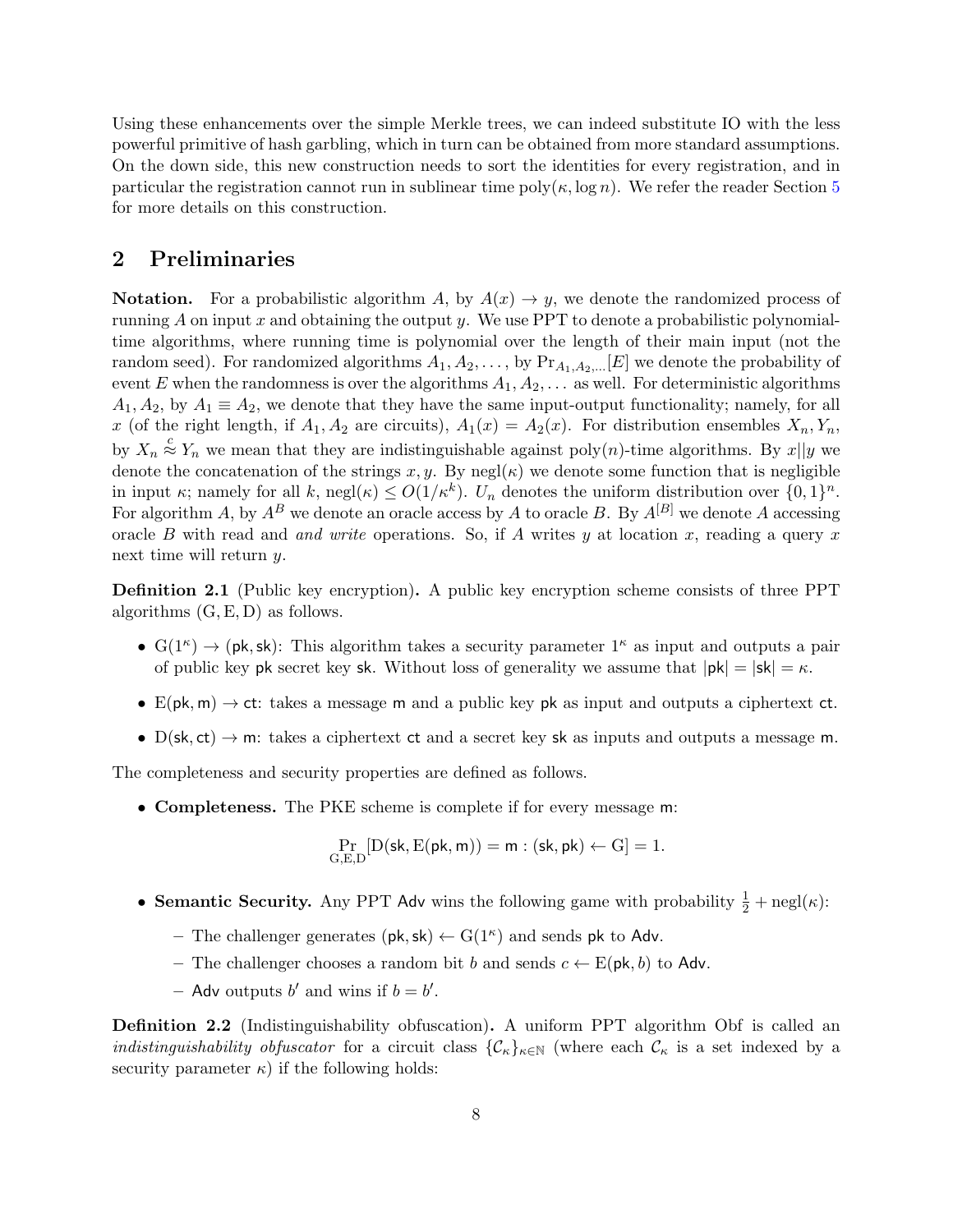• Completeness. For all security parameters  $\kappa \in \mathbb{N}$  and all circuits  $C \in \mathcal{C}_{\kappa}$ , we obtain an obfuscation with the same function:

$$
\Pr_{\text{Obf}}[C' \equiv C:C'=\text{Obf}(1^\kappa,C)]=1.
$$

• Security. For any PPT distinguisher D, there exists a negligible function negl( $\cdot$ ) such that for all  $\kappa \in \mathbb{N}$ , for all pairs of functionally equivalent circuits  $C_1 \equiv C_2$  from the same family  $C_1, C_2 \in \mathcal{C}_\kappa$ 

$$
\left|\Pr_{\text{Obf}}[D(1^{\kappa}, \text{Obf}(1^{\kappa}, C_1)) = 1)] - \Pr_{\text{Obf}}[D(1^{\kappa}, \text{Obf}(1^{\kappa}, C_2)) = 1)]\right| \le \operatorname{negl}(\kappa).
$$

The next definition is a special case of the definition of somewhere statistically binding (SSB) hash functions introduced by Hubacek and Wichs [\[HW15\]](#page-28-7) for the blockwise setting. Here we only use two-input blocks.

<span id="page-8-1"></span>**Definition 2.3** (SSB hash functions [\[HW15\]](#page-28-7)). A *somewhere statistically binding hash system* consists of two polynomial time algorithms HGen, Hash.

- HGen( $1^{\kappa}, b$ )  $\rightarrow$  hk. This algorithm takes the security parameter  $\kappa$  and an index bit  $b \in \{0, 1\}$ , and outputs a hash key hk.
- Hash(hk, x)  $\rightarrow y$ . This is a deterministic algorithm that takes as input  $x = (x_0, x_1) \in$  $\{0,1\}^{\kappa} \times \{0,1\}^{\kappa}$  and outputs  $y \in \{0,1\}^{\kappa}$ .

We require the following properties for an SSB hashing scheme:

- Index hiding. No poly( $\kappa$ )-time adversary can distinguish between hk<sub>0</sub> and hk<sub>1</sub> by more than negl( $\kappa$ ), where  $hk_b \leftarrow \text{HGen}(1^{\kappa}, b)$  for  $b \in \{0, 1\}.$
- Somewhere statistically binding. We say that hk is statistically binding for index  $i \in$  $\{0,1\}$ , if there do *not* exist two values  $(x_0, x_1), (x'_0, x'_1) \in \{0,1\}^{\ell} \times \{0,1\}^{\ell}$  such that  $x_i \neq x'_i$ and Hash(hk, x) = Hash(hk, x'). We require that for both  $i \in \{0, 1\}$ ,

 $Pr_{\text{HGen}}[\text{hk is statistically binding for } i : \text{hk} \leftarrow \text{HGen}(1^{\kappa}, i)] \ge 1 - \text{negl}(\kappa).$ 

# <span id="page-8-0"></span>3 Formal Definition of Registration-Based Encryption

In this section, we formalize the new notion of RBE. After defining the "default" version of RBE, we define weakened forms of this primitive with a specific relaxation in the efficiency requirements. The goal of this relaxation is to base the (relaxed) RBE on more standard assumptions.

We start by defining the syntax of the default notion of RBE. We will then discuss the required compactness, completeness, and security properties.

<span id="page-8-2"></span>**Definition 3.1** (Syntax of RBE). A registration-based encryption (RBE for short) scheme consists of PPT algorithms (Gen, Reg,Enc, Upd, Dec) working as follows. The Reg and Upd algorithms are performed by the key curator, which we call KC for short.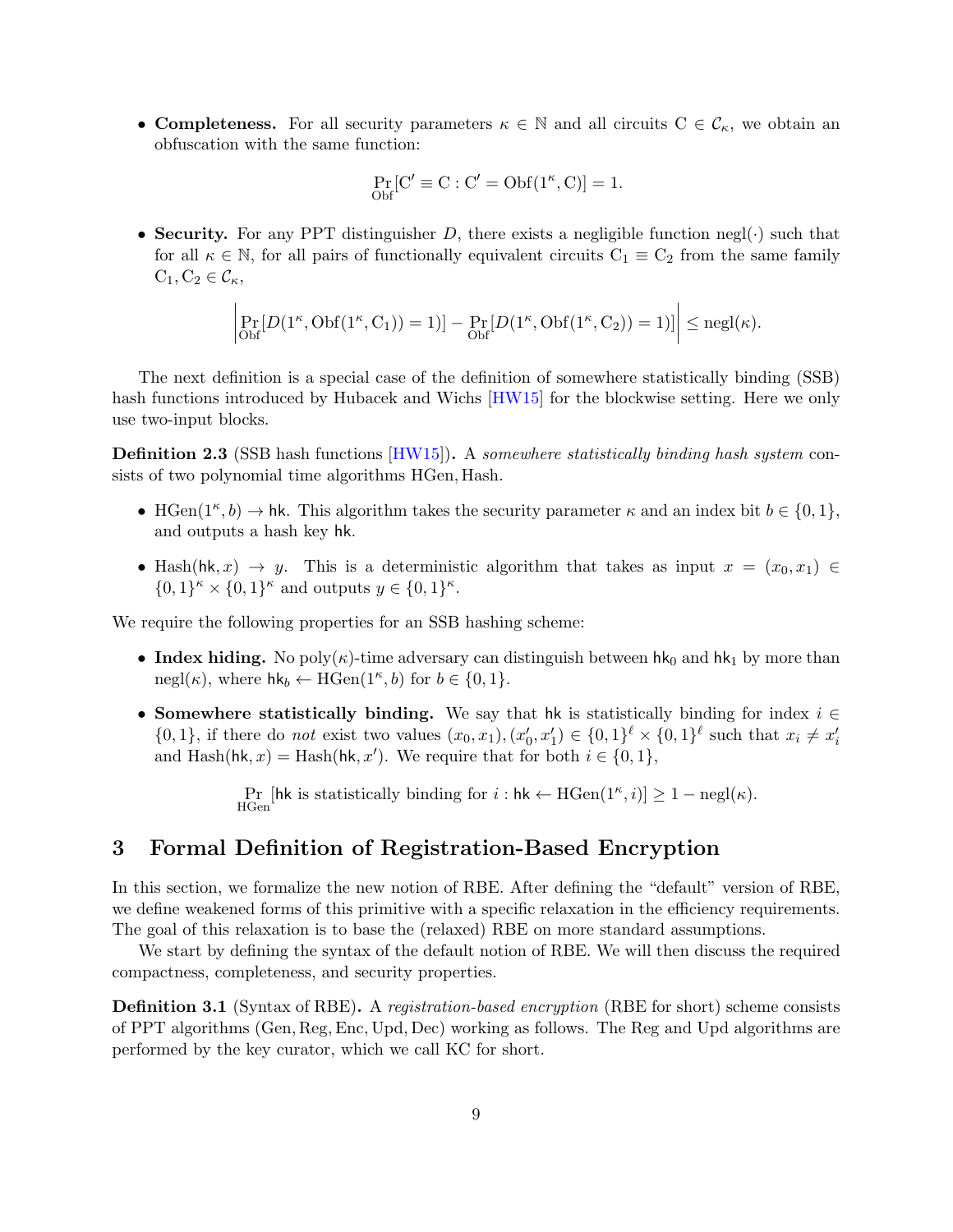- Generating common random string. Some of the subroutines below will need a common random string crs, which could be sampled publicly using some public randomness beacon. crs of length poly( $\kappa$ ) is sampled at the beginning, for the security parameter  $\kappa$ .
- Key generation.  $Gen(1^{\kappa}) \rightarrow (pk, sk)$ : The randomized algorithm Gen takes as input the security parameter  $1^{\kappa}$  and outputs a pair of public/secret keys ( $pk, sk$ ). Note that these are only *public* and *secret* keys, not the *encryption* or *decryption* keys. The key generation algorithm is run by any honest party locally who wants to register itself into the system.
- Registration. Reg<sup>[aux]</sup>(crs, pp, id, pk)  $\rightarrow$  pp': The deterministic<sup>[4](#page-9-0)</sup> algorithm Reg takes as input the common random sting crs, current public parameter pp, a registering identity id and a public key  $pk$  (supposedly for the identity  $id$ ), and it outputs  $pp'$  as the updated public parameters. The Reg algorithm uses read and write oracle access to aux which will be updated into aux' during the process of registration.<sup>[5](#page-9-1)</sup> (The system is initialized with public parameters pp and auxiliary information aux set to  $\perp$ .)
- Encryption. Enc(crs, pp, id, m)  $\rightarrow$  ct: The randomized algorithm Enc takes as input the common random sting crs, a public parameter pp, a recipient identity id and a plaintext message m and outputs a ciphertext ct.
- Update. Upd<sup>aux</sup>(pp, id)  $\rightarrow$  u: The deterministic algorithm Upd takes as input the current information pp stored at the KC and an identity id, has read only oracle access to aux and generates an *update* information u that can help id to decrypt its messages.<sup>[6](#page-9-2)</sup>
- Decryption. Dec(sk, u, ct): The deterministic decryption algorithm Dec takes as input a secret key sk, an update information u, and a ciphertext  $ct$ , and it outputs a message  $m \in$ {0, 1} <sup>∗</sup> or in {⊥, GetUpd}. The special symbol ⊥ indicates a syntax error, while GetUpd indicates that more recent update information (than u) might be needed for decryption.

<span id="page-9-3"></span>Remark 3.2 (Key curator is transparent). We emphasize that in the definition above the KC has no secret state. In fact, the registration and update operations are both deterministic. This makes KC's job fully auditable. Even the generation of the crs (that is done before KC takes control of the server's information) only needs common random strings (as opposed to a common reference string), so that can be generated using public randomness beacon as well.

We will now first describe the *completeness*, *compactness*, *efficiency* properties (under the completeness definition) and then we will describe the security properties. Both definitions are based on a security game that involves an "adversary" that tries to break the security, completeness, compactness, or efficiency properties by controlling how the identities (including the target/challenge identity) are registered and when the encryptions and decryptions happen.

<span id="page-9-0"></span><sup>&</sup>lt;sup>4</sup>In our constructions, the algorithms Reg, Upd and Reg are deterministic, and this feature makes our KC transparent (see Remark [3.2\)](#page-9-3), so we keep the default definition based on deterministic version of these subroutines.

<span id="page-9-1"></span> $5$ This is the step that needs the identity of the registering id to be verified. This verification step is similar to IBE and its details are outside scope of this work.

<span id="page-9-2"></span><sup>&</sup>lt;sup>6</sup>Looking ahead, we will aim for schemes that require the identity id to launch this request as rarely as possible. However, we note that this information u does not need to be kept secret for the security of the scheme, and any user can request this update without its identity being checked.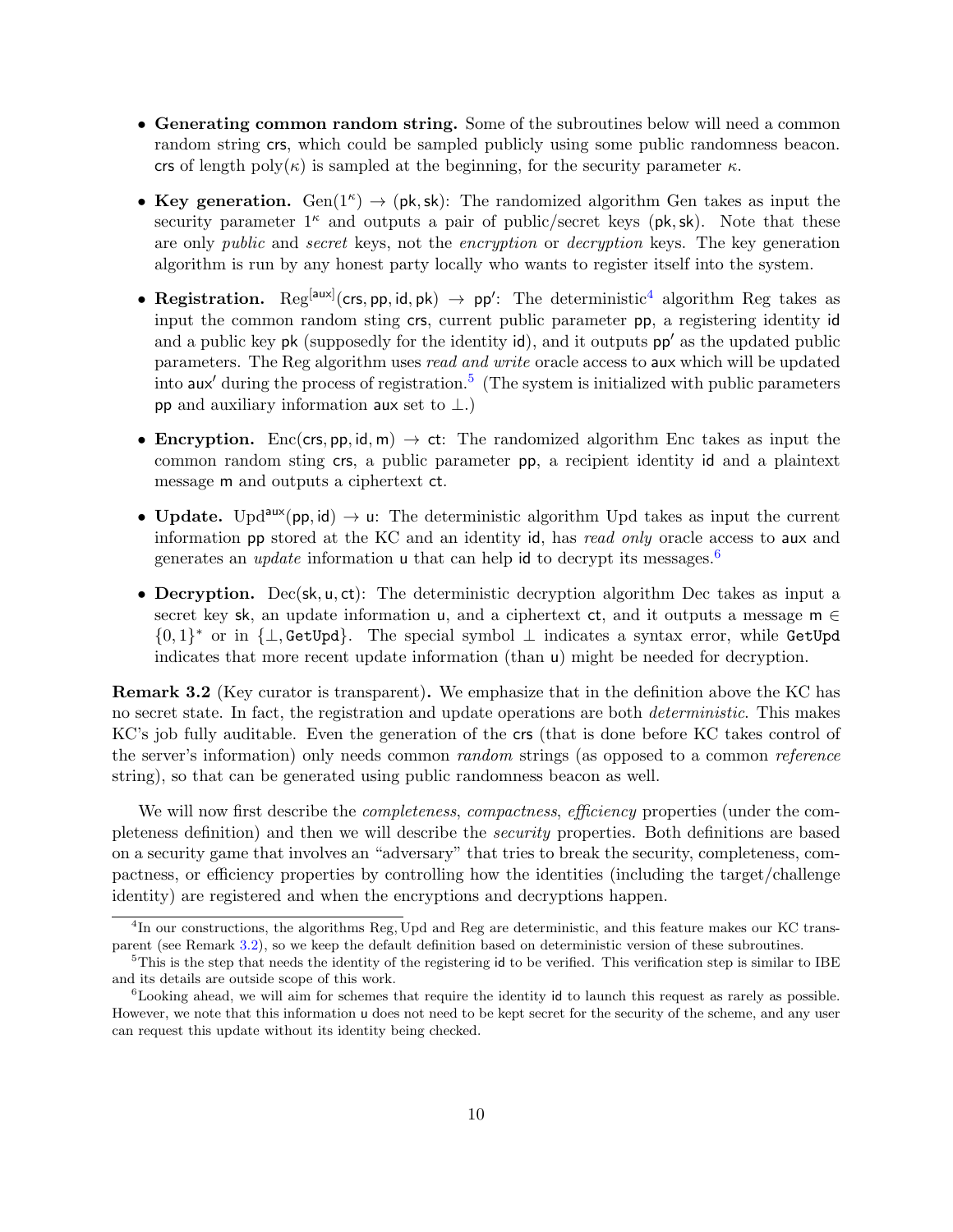<span id="page-10-1"></span>**Definition 3.3** (Completeness, compactness, and efficiency of RBE). For any interactive *compu*tationally unbounded adversary Adv that still has a limited  $poly(\kappa)$  round complexity, consider the following game  $\text{Comp}_{\text{Adv}}(\kappa)$  between Adv and a challenger Chal.

- 1. Initialization. Chal sets  $pp = \perp$ , aux  $= \perp$ ,  $u = \perp$ ,  $\mathcal{D} = \emptyset$ ,  $id^* = \perp$ ,  $t = 0$ , crs  $\leftarrow U_{poly(\kappa)}$ and sends the sampled crs to Adv.
- 2. Till Adv continues (which is at most  $\text{poly}(\kappa)$  steps), proceed as follows. At every iteration, Adv chooses exactly one of the actions below to be performed.
	- (a) Registering new (non-target) identity. Adv sends some id  $\notin \mathcal{D}$  and pk to Chal. Chal registers (id, pk) by letting  $pp := \text{Reg}^{[aux]}(\text{crs}, pp, id, pk)$  and  $\mathcal{D} := \mathcal{D} \cup \{id\}.$
	- (b) Registering the target identity. If id<sup>\*</sup> was chosen by Adv already (i.e., id<sup>\*</sup>  $\neq \perp$ ), skip this step. Otherwise, Adv sends some  $id^* \notin \mathcal{D}$  to Chal. Chal then samples  $(\mathsf{pk}^*, \mathsf{sk}^*) \leftarrow$  $Gen(1^{\kappa})$ , updates  $pp := Reg<sup>[aux]</sup>(crs, pp, id^*, pk^*), \mathcal{D} := \mathcal{D} \cup \{id^*\}$ , and sends  $pk^*$  to Adv.
	- (c) Encrypting for the target identity. If  $id^* = \perp$  then skip this step. Otherwise, Chal sets  $t = t + 1$ , then Adv sends some  $m_t \in \{0, 1\}^*$  to Chal who then sets  $m'_t := m_t$  and sends back a corresponding ciphertext  $ct_t \leftarrow Enc(crs, pp, id^*, m_t)$  to Adv.
	- (d) Decryption by target identity. Adv sends a  $j \in [t]$  to Chal. Chal then lets  $m'_j =$  $\mathrm{Dec}(\mathsf{sk}^*, \mathsf{u}, \mathsf{ct}_j).$  If  $\mathsf{m}_j' = \mathtt{GetUpd},$  then  $\mathsf{Chal}$  obtains the update  $\mathsf{u} = \mathrm{Upd}^{\mathsf{aux}}(\mathsf{pp}, \mathsf{id}^*)$  and then lets  $m'_j = \text{Dec}(\mathbf{s}\mathbf{k}^*, \mathbf{u}, \mathbf{ct}_j).$
- <span id="page-10-4"></span><span id="page-10-3"></span><span id="page-10-0"></span>3. The adversary Adv wins the game if there is some  $j \in [t]$  for which  $m'_j \neq m_j$ .

Let  $n = |\mathcal{D}|$  be the number of identities registered till a specific moment. We require the following properties to hold for any Adv (as specified above) and for all the moments (and so for all the values of D and  $n = |\mathcal{D}|$  as well) during the game Comp<sub>Adv</sub> $(\kappa)$ .

- Completeness. Pr[Adv wins in Comp<sub>Adv</sub> $(\kappa)$ ] = negl $(\kappa)$ .
- Compactness of public parameters and updates.  $|pp|, |u|$  are both  $\leq poly(\kappa, \log n)$ .
- Efficiency of runtime of registration and update. The running time of each invocation of Reg and Upd algorithms is at most  $poly(\kappa, \log n)$ . (This implies the compactness property.)
- Efficiency of the number of updates. The *total* number of invocations of Upd for identity id<sup>\*</sup> in Step [2d](#page-10-0) of the game  $\text{Comp}_{\text{Adv}}(\kappa)$  is at most  $O(\log n)$  for every n during  $\text{Comp}_{\text{Adv}}(\kappa)$ .

<span id="page-10-2"></span>Remark 3.4 (Other definitions based on quantifying compactness and efficiency parameters). Even though Definition [3.3](#page-10-1) requires compactness and efficiency requirements using function  $c(\kappa, n) \leq$  $poly(\kappa, \log n)$ , one can consider a more general definition that uses different (e.g., sublinear) functions to obtain various versions of RBE. In general, one can consider  $(c_1, \ldots, c_5)$ -RBE schemes where  $c_i$ 's are functions of  $(\kappa, n)$ , and that functions  $c_1, c_2$  describe the compactness requirements (of public-key and updates), and functions  $c_3, c_4, c_5$  describe the efficiency requirements.

The following definition instantiates the general quantified definition of Remark [3.4](#page-10-2) by relaxing the efficiency of the registration and keeping the other efficiency and compactness requirements to be as needed for Definition [3.3.](#page-10-1)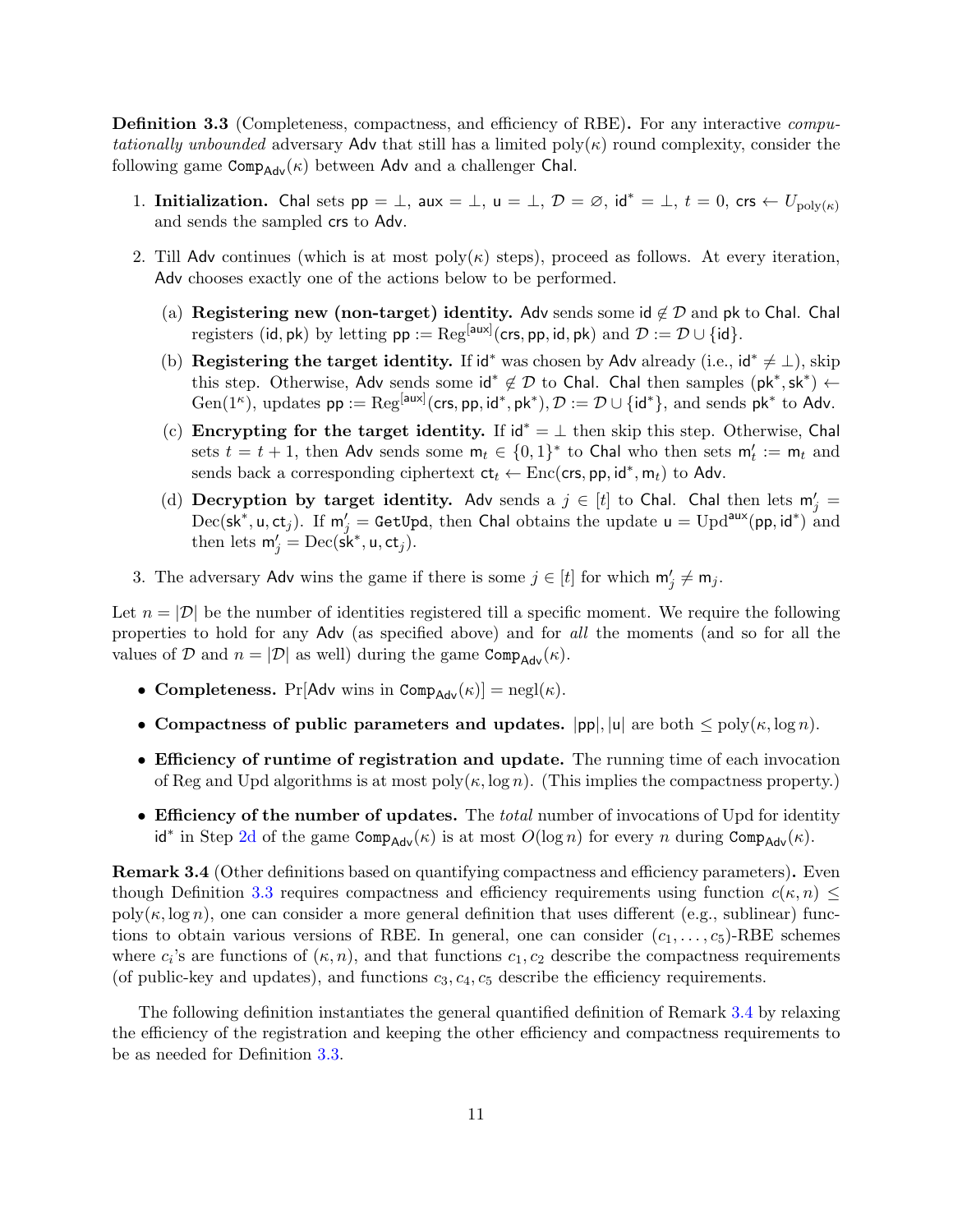<span id="page-11-5"></span>**Definition 3.5** (WE-RBE). A registration weakly efficient RBE (or WE-RBE for short) is defined similarly to Definition [3.3,](#page-10-1) where the specified poly $(\kappa, \log n)$  runtime efficiency of the registration algorithm is not required anymore, but instead we require the registration time to be  $poly(\kappa, n)$ .

<span id="page-11-4"></span>Remark 3.6 (Denial of service attacks using fake ciphertexts). A class of malicious adversaries that are not captured by Definition [3.3](#page-10-1) can potentially launch a "denial of service" attack against the efficiency of the decryption procedure as follows. Specifically, such malicious completeness adversary (that can also be seen as a form of "environment") can cause an honest user to request too many updates by continually providing it with fake ciphertexts that seem to require an update for decryption. Here, we propose a generic approach for dealing with this issue. We can generalize the RBE primitive and allow the KC to have a secret state. This will take away the appealing transparency feature of the KC, but it will instead allow the KC to sign the public parameters, and those signed public parameters can then be included in the ciphertexts. Doing this will allow the decryption algorithm to detect fake ciphertexts that (maliciously) indicate that the population has grown beyond the last update, and that new update is needed for recent decryptions.

Security. For security, we require that no PPT adversary should be able to distinguish between encryptions of two messages (of equal lengths) made to a user who has registered honestly into the system, even if the adversary colludes and obtains the secret keys of all the other users. This is formalized by the adversary specifying a challenge identity and distinguishing between encryptions made to that identity. In order to prevent the adversary from winning trivially, we require that the adversary does not know any secret key for a public key registered for the challenge identity.

We present the formal definition only for the case of bit encryption, but any scheme achieving this level of security can be extended to arbitrary length messages using independent bit-by-bit encryption and a standard hybrid argument.

<span id="page-11-2"></span>Definition 3.7 (Security of RBE). For any interactive PPT adversary Adv, consider the following game  $\text{Sec}_{\text{Adv}}(\kappa)$  between Adv and a challenger Chal. (Steps that are different from the completeness definition are denoted with purple stars  $(\star \star)$ . Specifically, Steps [2c](#page-10-3) and [2d](#page-10-0) from Definition [3.3](#page-10-1) are replaced by Step [3](#page-11-0) below. Additionally, Step [3](#page-10-4) from Definition [3.3](#page-10-1) is replaced by Step [4](#page-11-1) below.)

- 1. Initialization. Chal sets  $pp = \perp$ , aux =  $\perp$ ,  $\mathcal{D} = \emptyset$ , id<sup>\*</sup> =  $\perp$ , crs  $\leftarrow U_{\text{poly}(\kappa)}$  and sends the sampled crs to Adv.
- 2. Till Adv continues (which is at most  $\text{poly}(\kappa)$  steps), proceed as follows. At every iteration, Adv chooses exactly one of the actions below to be performed.
	- (a) Registering new (non-target) identity. Adv sends some id  $\notin \mathcal{D}$  and pk to Chal. Chal registers (id, pk) by letting  $pp := \text{Reg}^{[aux]}(\text{crs}, pp, id, pk)$  and  $\mathcal{D} := \mathcal{D} \cup \{id\}.$
	- (b) **Registering the target identity.** If id<sup>\*</sup> was chosen by Adv already (i.e., id<sup>\*</sup>  $\neq \bot$ ), skip this step. Otherwise, Adv sends some  $id^* \notin \mathcal{D}$  to Chal. Chal then samples  $(\mathsf{pk}^*, \mathsf{sk}^*) \leftarrow$  $Gen(1^{\kappa})$ , updates  $pp := Reg^{[aux]}(crs, pp, id^*, pk^*), \mathcal{D} := \mathcal{D} \cup \{id^*\}$ , and sends  $pk^*$  to Adv.
- <span id="page-11-3"></span><span id="page-11-0"></span>3.  $(\star\star)$  Encrypting for the target identity. If no id<sup>∗</sup> was chosen by Adv before (i.e., id<sup>\*</sup> = ⊥) then Adv first sends some  $id^* \notin \mathcal{D}$  to Chal. Next, Chal generates  $ct \leftarrow Enc(crs, pp, id^*, b)$ , where  $b \leftarrow \{0, 1\}$  is a random bit, lets  $\mathcal{D} = \mathcal{D} \cup \{\mathsf{id}^*\}$ , and sends ct to Adv.
- <span id="page-11-1"></span>4. ( $\star\star$ ) The adversary Adv outputs a bit b' and wins the game if  $b = b'$ .

We call an RBE scheme secure if Pr[Adv wins in  $\texttt{Sec}_{\text{Adv}}(\kappa)$ ]  $\lt \frac{1}{2} + \text{negl}(\kappa)$  for any PPT Adv.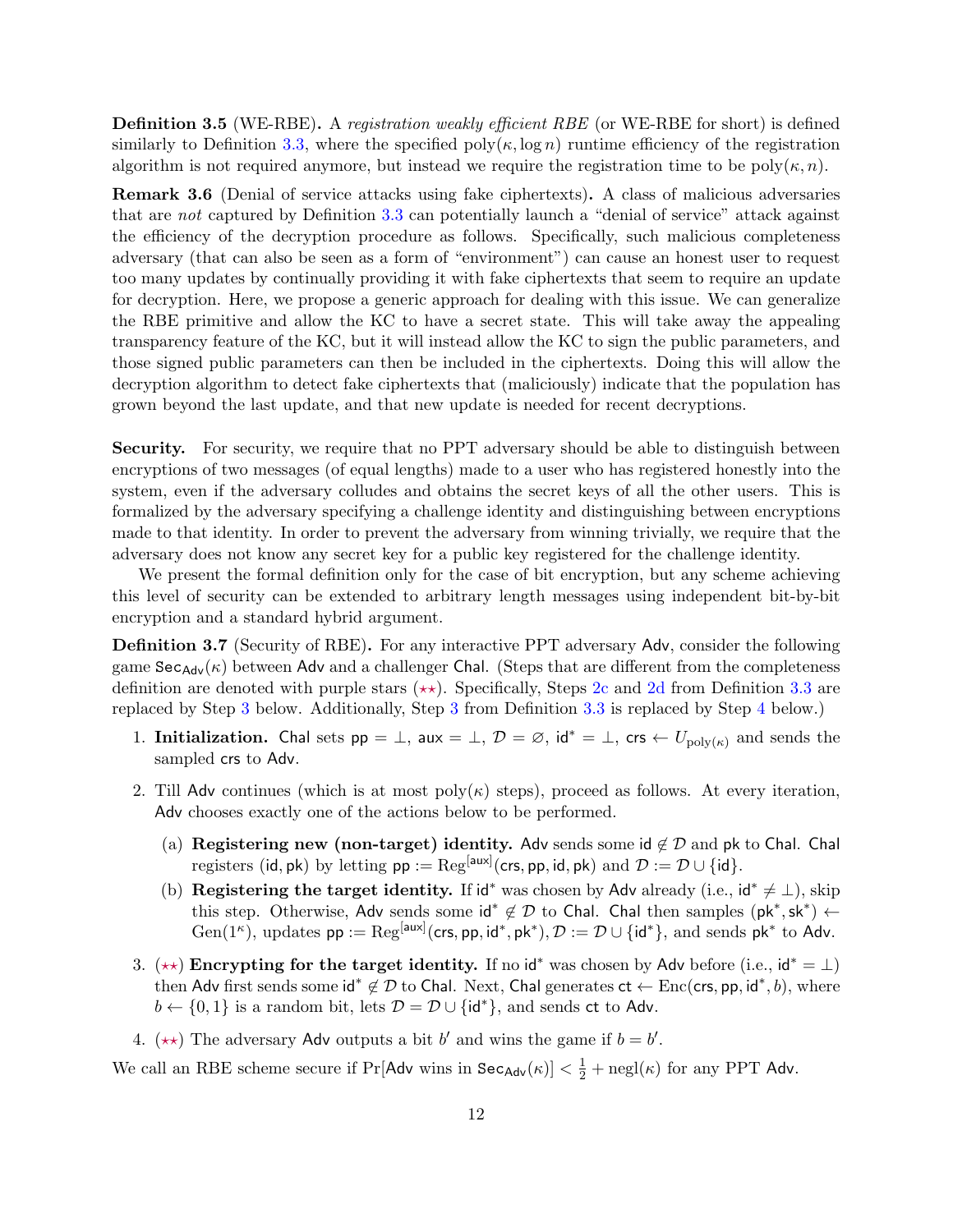Equivalence to other definitions. One might consider a seemingly stronger security definition in which the adversary chooses its challenge identity from a set of previously chosen identities for which it does not know the keys. However, since the adversary can *quess* its own selection with probability  $1/poly(\kappa)$ , that definition becomes equivalent to Definition [3.7](#page-11-2) above. Another seemingly stronger definition would allow the adversary to register even more identities after receiving the challenge ciphertext (and before answering the challenge), however this is again an equivalent definition as the information distributed in this extra step is simulatable by the adversary and thus not helpful to her.

Choosing a registered or an unregistered identity. Here we note a subtle aspect of Definition [3.7.](#page-11-2) If the adversary chooses Step [2b,](#page-11-3) it means that it is attacking a target identity that is registered in the system. Otherwise, the adversary shall choose the target identify in Step [3,](#page-11-0) which means that the attacked target identity is not even registered in the system. In both cases, we require that the adversary has negligible advantage in guessing the encrypted bit.

Why not giving update oracle to adversary? In Definition [3.7,](#page-11-2) we did not provide explicit oracle access to Upd subroutine for the adversary. The reason is that the adversary receives the crs, chooses the identities and receives the public keys. Moreover, KC is deterministic, has no secret state, and all the inputs it receives in maintaining the auxiliary information is crs, identities, and the public-keys. Therefore, throughout the attack, the adversary knows the exact state of (pp, aux) hold by the key curator, and thus it can run the update operation itself. However, if one considers a KC with a secret state (perhaps for the goal of signing the public parameters as discussed in Remark [3.6\)](#page-11-4) then the corresponding security definition shall give the adversary oracle access to the update subroutine.

**Remark 3.8** (Unauthorized registration of an identity). A malicious KC  $K^*$ , not following the protocol as modeled in the security game of Definition [3.7](#page-11-2) can generate a pair of keys (pk,sk) on its own and register  $pk$  on behalf of an identity id. By that,  $K^*$  can read messages that are subsequently encrypted to the identity id. Here we describe two approaches to tackle this problem.

- 1. Bootstrapping public-key directories. RBE schemes could be launched with respect to an external public-key directory  $D$ . Namely, only public-keys in  $D$  could be registered for matching identities. This way, a malicious key curator  $K^*$  can only register the *actual* public keys of the identities, and thus it is not able to decrypt the messages encrypted to them. Moreover, by also including (public) verification keys of the signatures by the identities in the public-key directory  $D$ , we can even prevent  $K^*$  from successfully registering any identities in the RBE scheme without having their permission (even by using their real public keys) as follows. Whenever the public parameter pp is updated, a signature of pp by the registering identity is added to the public auxiliary aux. This way, a public auditor can detect a fake registration.
- 2. Proof of Knowledge. An alternative method to prevent fake identity registrations is to use a similar approach to the one mentioned above, but replace the signature with a zeroknowledge proof of knowledge of an actual certificate from some trusted party (e.g., their driving licence information) that validates the ownership of an identity.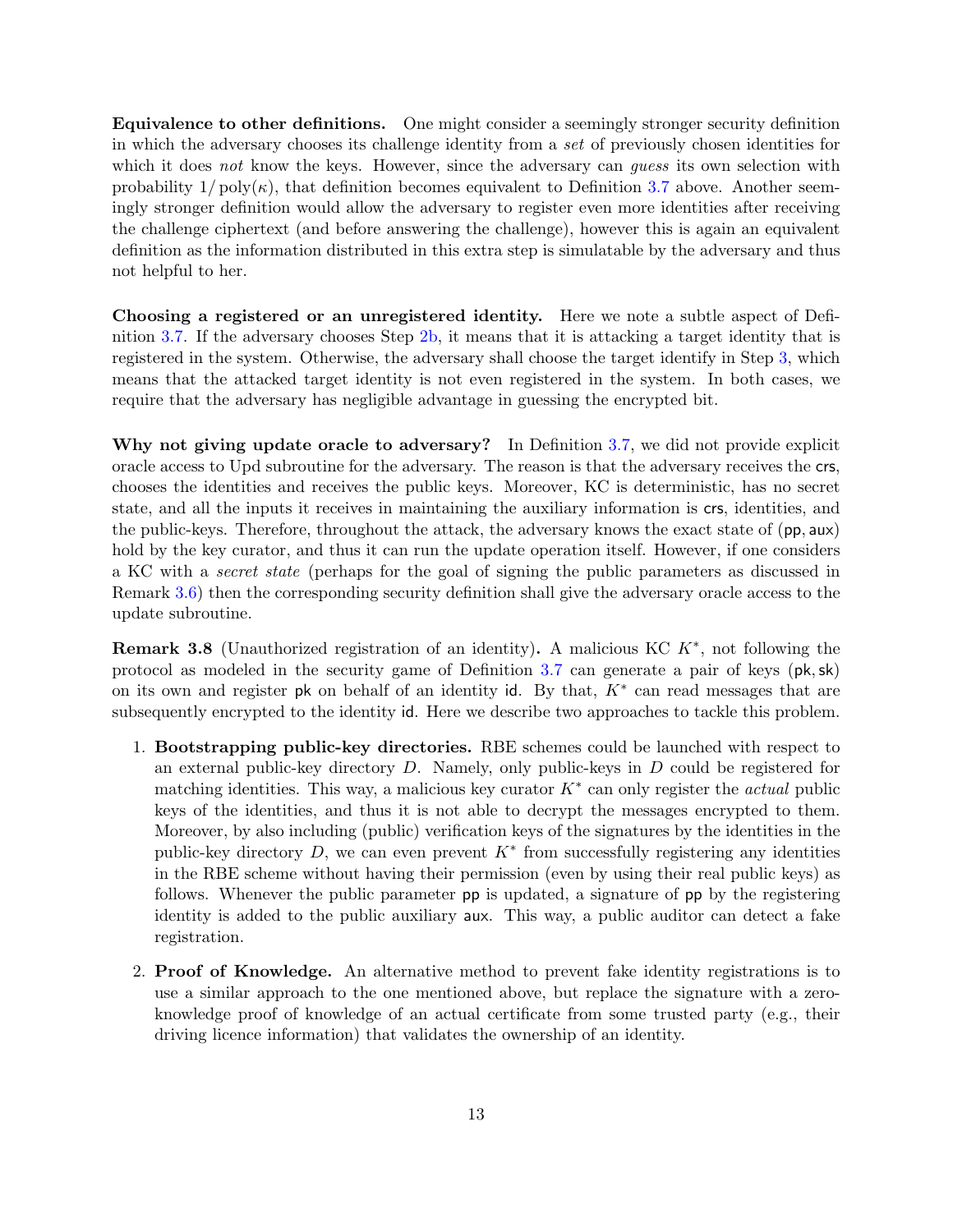# <span id="page-13-0"></span>4 IO-Based Construction of RBE

In this section we present a formal construction of (efficient) RBE based on indistinguishability obfuscation and SSB hash functions (see Section [2](#page-7-0) for formal definitions of the standard primitives used). We first describe the construction along the line of Definition [3.1](#page-8-2) and then will prove its completeness, compactness, and security based on Definitions [3.3](#page-10-1) and [3.7.](#page-11-2) We will then describe minor modifications that make the construction efficient according to Definition [3.5](#page-11-5) (basically by not producing the updates in the registration).

**Notation on binary trees.** In our construction below, Tree is always a full binary tree (with  $2<sup>i</sup>$ leaves for some  $i$ ), where the label of each node in Tree is calculated as the "hash" of its left and right children. We define the size of a tree Tree as the number of its leaves, denoted by size(Tree) (so if size(Tree) = s, the total number of nodes will be  $2s - 1$ ), and we denote the root of Tree as rt(Tree), and we use d(Tree) to refer to the depth of Tree. Since we assume that Tree is always a full tree, we always have  $2^{d(Tree)} = size(d(Tree))$ . When it is clear from the context, we use rt and d to denote the root and the depth of Tree.

Simplifying assumption on lengths. We note that without loss of generality, we can assume that public keys, secret keys and identities are all of the length security parameter  $\kappa$ .

<span id="page-13-2"></span>Construction 4.1 (RBE from IO and SSB Hashing). We will use an IO scheme (Obf, Eval) and a SSB hash function system (Hash, HGen) and a PKE scheme  $(G, E, D)$ . Using them, we show how to implement the subroutines of RBE according to Definition [3.1.](#page-8-2)

- Stp $(1^{\kappa}) \to (pp_0, aux_0)$ . This algorithm outputs  $pp_0 = (hk_1, ..., hk_{\kappa})$  where each  $hk_i$  is sampled from  $HGen(1^{\kappa}, 0)$  and  $aux = \emptyset$  is empty.
- Reg<sup>[aux]</sup>( $pp_n$ , id,  $pk$ )  $\rightarrow pp_{n+1}$ . This algorithm works as follows:
	- 1. Parse aux := ((Tree<sub>1</sub>, ..., Tree<sub>n</sub>), (id<sub>1</sub>, ..., id<sub>n</sub>)) where the trees have corresponding depths  $d_1 > d_2 \cdots > d_n$ , and  $(id_1, \ldots, id_n)$  is the order by which the current identities have registered.[7](#page-13-1)
	- 2. Parse  $\mathsf{pp}_n$  as a sequence  $((\mathsf{hk}_1, \ldots, \mathsf{hk}_\kappa), (\mathsf{rt}_1, \mathsf{d}_1), \ldots, (\mathsf{rt}_\eta, \mathsf{d}_\eta))$  where  $\mathsf{rt}_i \in \{0,1\}^\kappa$  represents the root of  $Tree_i$ , and  $d_i$  represents the depth of  $Tree_i$ .
	- 3. Create new tree  $\text{Tree}_{\eta+1}$  with leaves id, pk and set its root as  $\text{rt}_{\eta+1} := \text{Hash}(\text{hk}_1, \text{id}||\text{pk})$ and thus its depth would be  $d_{\eta+1} = 1$ .
	- 4. Let  $\mathcal{T} = \{ \text{Tree}_1, \ldots, \text{Tree}_{n+1} \}.$  (We will keep changing  $\mathcal{T}$  in steps below.)
	- 5. While there are two different trees  $Tree_L$ ,  $Tree_R \in \mathcal{T}$  of the same depth d, same size  $s = 2<sup>d</sup>$  (as our trees are always full binary trees), and roots  $rt_L, rt_R$ , do the following.
		- (a) Let Tree be a new tree of depth  $d+1$  that contains Tree<sub>L</sub> as its left subtree, Tree<sub>R</sub> as its right subtree, and  $rt = Hash(hk_{d+1},rt_L||rt_R)$  as its root.
		- (b) Remove both of  $Tree_L$ , Tree<sub>R</sub> from  $\mathcal T$  and add Tree to  $\mathcal T$  instead.

<span id="page-13-1"></span><sup>&</sup>lt;sup>7</sup>Keeping this list is not necessary, but simplifies the presentation of the updates.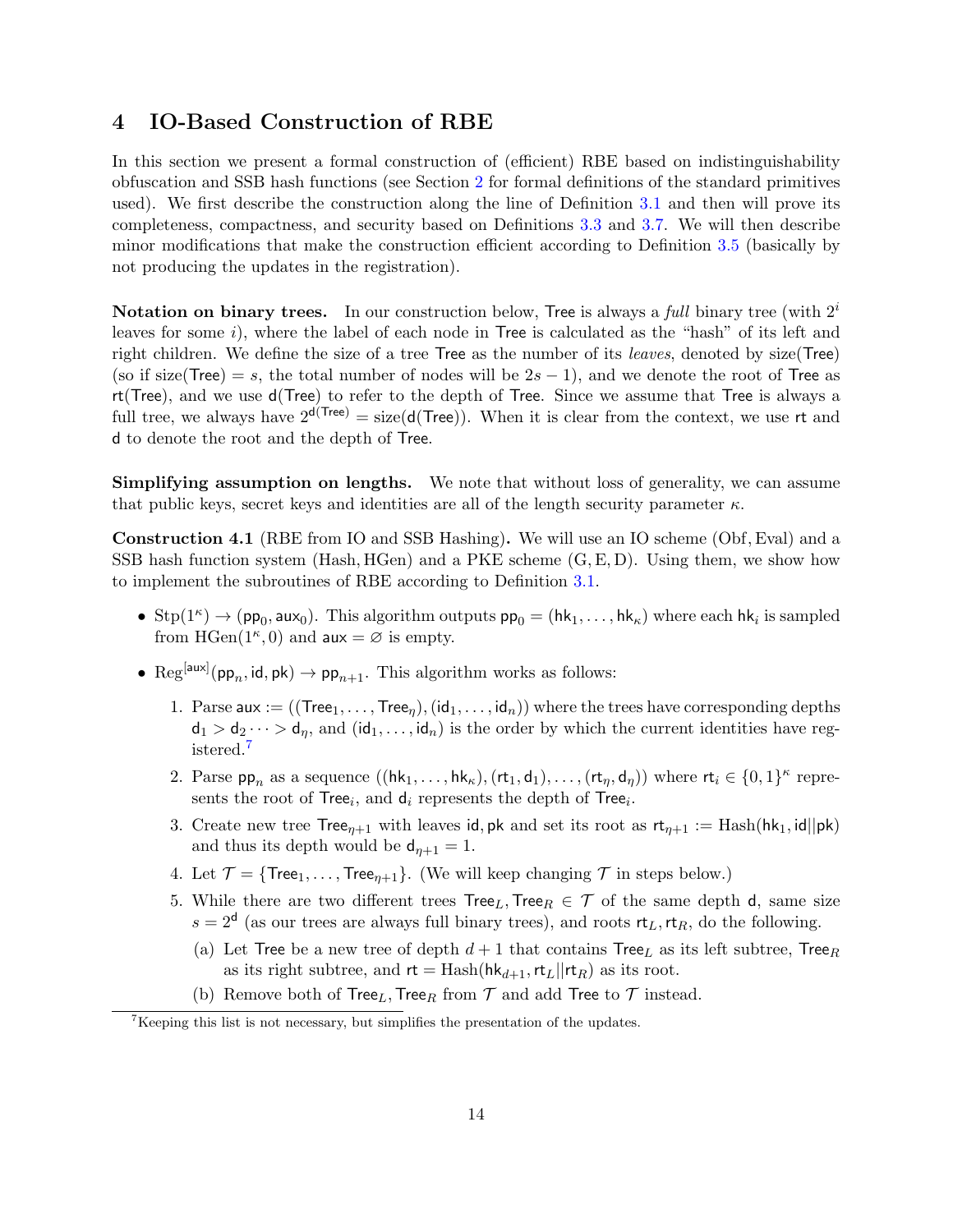6. Let  $\mathcal{T} := (\text{Tree}_1, \ldots, \text{Tree}_{\zeta})$  be the final set of trees with depths  $d'_1 > \cdots > d'_{\zeta}$  and roots  $rt'_1, \ldots, rt'_\zeta$ . Set pp<sub>n+1</sub> and aux as follows:

$$
pp_{n+1} := ((hk_1, ..., hk_\kappa), (rt'_1, d'_1), ..., (rt'_\zeta, d'_\zeta))
$$
 and  
aux :=  $(\mathcal{T}, (id_1, ..., id_n, id_{n+1} = id)).$ 

• Enc(pp, id, m)  $\rightarrow$  ct: First parse pp := ((hk<sub>1</sub>, ..., hk<sub>k</sub>), (rt<sub>1</sub>, d<sub>1</sub>), ..., (rt<sub>η</sub>, d<sub>η</sub>)). Generate programs  $P_1, \ldots, P_n$  where each program  $P_i$  works as follows:

 $\textbf{Hardwired values: } \textsf{rt}_i, \textsf{d}_i, (\textsf{hk}_1, \ldots, \textsf{hk}_{\textsf{d}_i}), \textsf{m}, \textsf{id}, \textsf{r} \text{ (the randomness)}$ 

## Input: pth

- 1. Parse pth :=  $[(h_0^0, h_0^1), (h_1^0, h_1^1, b_1) \dots, (h_{d_i-1}^0, h_{d_i-1}^1, b_{d_i-1}),$ rt].
- 2. If  $rt_i \neq rt$ , then output  $\perp$ .
- 3. If  $id \neq h_0^0$ , then output  $\perp$ .
- 4. If  $rt = \text{Hash}(\text{hk}_{d_i}, \text{h}_{d_i-1}^0 || \text{h}_{d_i-1}^1)$  and  $\text{h}_{j}^{b_j} = \text{Hash}(\text{hk}_{j}, \text{h}_{j-1}^0 || \text{h}_{j-1}^1)$  for all  $j \in [d_i 1]$ , then output  $E(h_0^1, m; r)$  by using  $h_0^1$  as the public key and r as the randomness, otherwise output ⊥.

Then, output  $ct := (pp, Obf(P_1), \ldots, Obf(P_n))$  where Obf is IO obfuscation.

- Upd<sup>aux</sup>(pp, id)  $\rightarrow$  u: Letting aux := (Tree<sub>1</sub>, ..., Tree<sub>c</sub>) and letting i be the index of the tree that holds id, return the whole Merkle opening of the path that leads to id in  $Tree_i$ .
- Dec(sk, u, ct)  $\rightarrow$  m: Parse ct = (pp,  $\overline{P}_1,\ldots,\overline{P}_n$ ). Form  $m_i = \text{Dec}_{sk}(\overline{P}_i(u))$  for each program  $\overline{P}_i$ . Output the first  $m_i \neq \perp$ .

<span id="page-14-1"></span>**Theorem 4.2.** The RBE of Construction [4.1](#page-13-2) satisfies the compactness, completeness properties according to Definition [3.3](#page-10-1) and security according to Definition [3.7.](#page-11-2)

In the rest of this section, we prove Theorem [4.2.](#page-14-1) Along the way, we describe the modifications that are needed to Construction [4.1](#page-13-2) to make it efficient according to Definition [3.5.](#page-11-5)

### <span id="page-14-0"></span>4.1 Proofs of Completeness, Compactness and Efficiency

Completeness is straightforward. Below we sketch why compactness holds.

Compactness of public parameters and updates. The public parameter's format is of the form  $pp = ((hk_1, \ldots hk_\kappa), (rt_1, d_1), \ldots (rt_\eta, d_\eta))$  where  $rt_i \in \{0, 1\}^\kappa$ . Also, the identities are of length  $\kappa$ , so the depth of each tree is at most  $\kappa$  bits. It only remains to show that the *number* of trees at any moment is at most  $log(n)$ . This is because the trees are full binary trees (of size  $2^{d_i}$ ) and the size of the trees are always different (otherwise, the registration step keeps merging them). Therefore,  $\eta \leq \log(n)$ , and so the length of the  $pp_n$  will be at most  $O(\kappa^2 + \kappa \cdot \log(n))$ . In fact, we can optimize this length to be at most  $O(\kappa \cdot \log(n))$  by only generating the hash keys when needed (i.e., when the registered population reaches  $2^k$ , we will generate  $h\mathsf{k}_k$  and put it in the public parameter). Compactness of updates is trivial.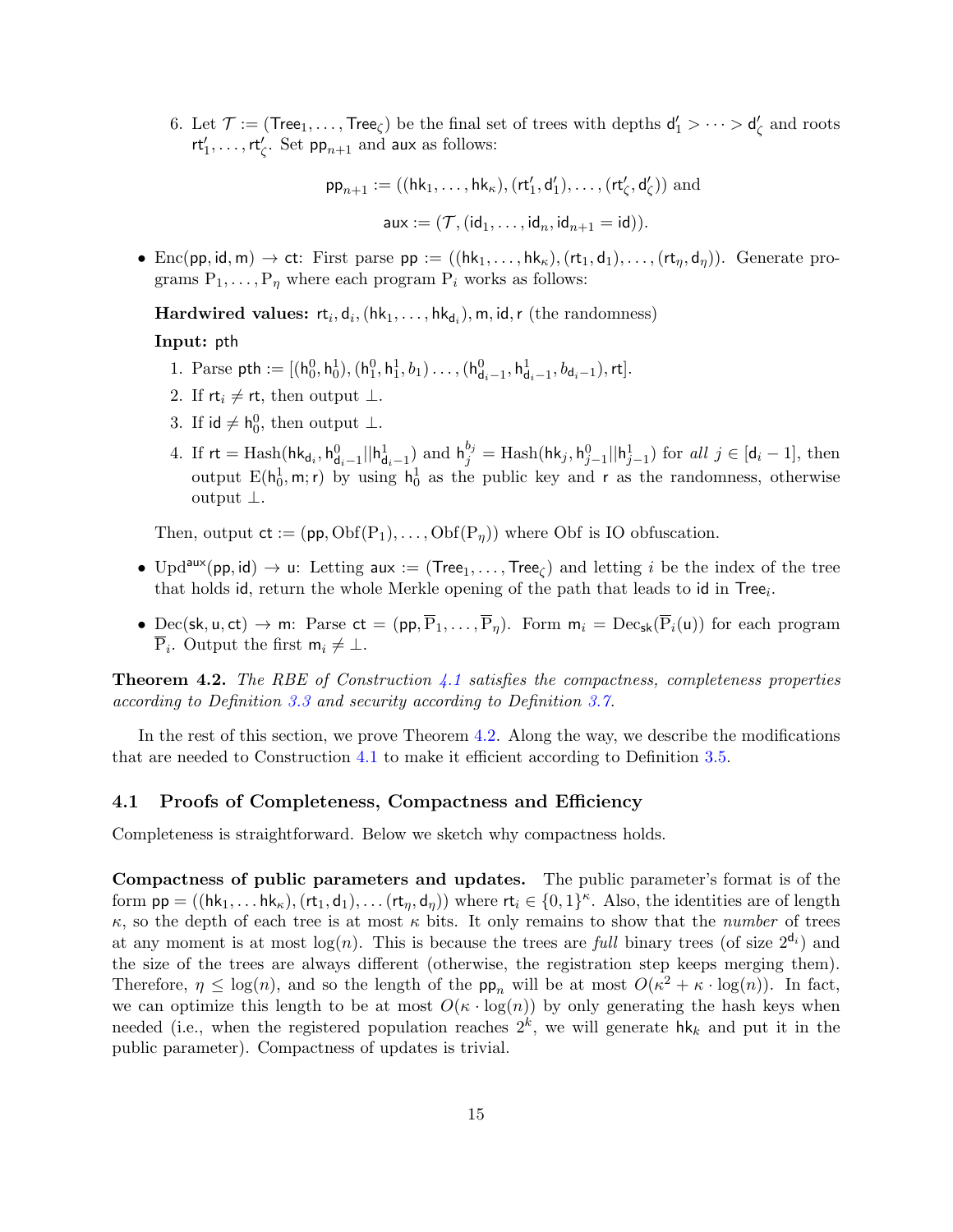Efficiency of runtime of registration and update. The efficiency of registration follows from the fact that the total number of merges is at most  $\log n$ . The efficiency of update runtime can also be easily guaranteed by using an appropriate data structure that maps a given identity to the leafs containing it in each tree (e.g., we can use a Trie data structure for this purpose to get such list in minimal time over the input length).

All other measures of efficiency either follows trivially, or by the  $log(n)$  upperbound on the number of merges.

## <span id="page-15-0"></span>4.2 Proof of Security

We now prove the security of Construction [4.1.](#page-13-2) We start by giving intuition about the security proof for a simple case. We will then give a detailed proof for the general case.

## <span id="page-15-1"></span>4.2.1 Simple Case of One User

Consider the case in which only one user has registered, and that the adversary wants to distinguish between encryptions of  $m \in \{0, 1\}$  made to that user. Let  $\mathsf{id}^*$  be the identity of the user who has registered, and let  $(\mathsf{pk}^*, \mathsf{sk}^*) \leftarrow G(1^{\kappa})$  be the pair of public/secret keys that the challenger Chal produced at the time of registration as per Definition [3.7.](#page-11-2) Since we have only one user, the public parameter is  $pp := \text{Hash}(\text{hk}, \text{id}^*||pk^*)$ , where  $hk \leftarrow \text{HGen}(1^{\kappa}, 0)$ . Recall that w.l.o.g., we have  $|\mathsf{id}^*| = |\mathsf{pk}^*| = |\mathsf{pp}| = \kappa.$ 

An encryption of a bit  $m \in \{0, 1\}$  to identity id<sup>\*</sup> is an IO obfuscation of the circuit P in Figure [1.](#page-15-2)

Hardwired:  $m \in \{0, 1\}$ , id<sup>\*</sup>, pp, hk and randomness r Input: (id, pk)

- 1. If Hash(hk, id||pk)  $\neq$  pp, then output  $\perp$  and end.
- 2. If  $id \neq id^*$ , then output  $\perp$  and end.
- 3. Output  $E(\mathsf{pk}, \mathsf{m}; r)$  and end.

<span id="page-15-2"></span>Figure 1: Circuit P used for encryption of m to identity id<sup>∗</sup>

<span id="page-15-3"></span>**Theorem 4.3** (Security). For any  $id^*$  we have

$$
Obf(P[0, id^*, pp, hk, r]) \stackrel{c}{\approx} Obf(P[1, id^*, pp, hk, r]),
$$
\n(1)

 $for (pk^*, sk^*) \leftarrow G(1^{\kappa}), hk \leftarrow HGen(1^{\kappa}, 0), pp := Hash(hk, id^*||pk^*), r \leftarrow \{0, 1\}^*.$ 

**Roadmap for the proof of Theorem [4.3.](#page-15-3)** We first alter the circuit P to obtain a circuit  $P_1$ , which works similarly except that  $P_1$  checks whether or not its given input path is exactly  $(\mathsf{id}^*, \mathsf{pk}^*)$ (i.e., the already registered identity along with its public key); if not, P<sub>1</sub> will return  $\perp$ , even if the two leaves (id,  $pk$ ) correctly hashe to  $pp$ . If yes,  $P_1$  will encrypt the hardwired bit m under the public key  $pk^*$  and the hardwired randomness r. The circuit  $P_1$  is defined in Figure [2.](#page-16-0)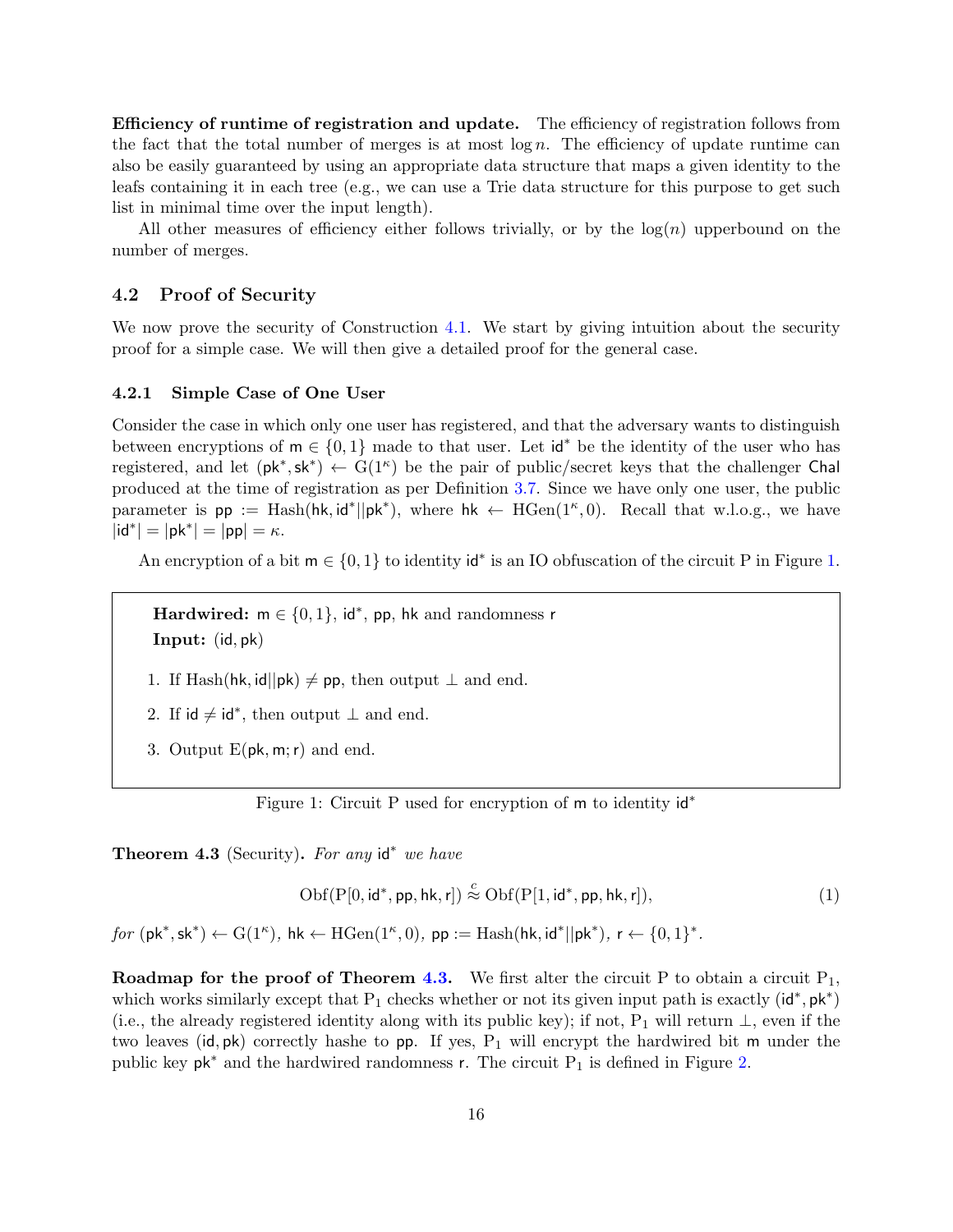Equipped with this new circuit  $P_1$ , first in Lemma [4.4](#page-16-1) we show that under  $P_1$  we may switch the underlying hardwired plaintext bit m from 0 to 1 while keeping the obfuscations of the resulting circuits indistinguishable. Then, in Lemma [4.5](#page-17-0) we will show that for any fixed plaintext bit m, the obfuscations of P and  $P_1$  are indistinguishable. Lemmas [4.4](#page-16-1) and [4.5](#page-17-0) together imply Theorem [4.3.](#page-15-3)

We start by defining the circuit  $P_1$ , which is a modified version of P.

Hardwired:  $m \in \{0, 1\}$ , id<sup>\*</sup>, pk<sup>\*</sup>, pp, hk and randomness r Input: (id, pk)

- 1. If  $(id, pk) \neq (id^*, pk^*)$ , then output  $\perp$  and end.
- 2. Output  $E(\mathsf{pk}, \mathsf{m}; r)$  and end.

## <span id="page-16-0"></span>Figure 2: Circuit P<sup>1</sup>

We now formally show that under  $P_1$  we may switch the underlying plaintext bit while keeping their obfuscations indistinguishable.

<span id="page-16-1"></span>Lemma 4.4. For any  $\mathsf{id}^*$  and hk we have

<span id="page-16-4"></span>
$$
\mathrm{Obf}(\mathrm{P}_1[0,\mathsf{id}^*,\mathsf{pk}^*,\mathsf{pp},\mathsf{hk},\mathsf{r}]) \stackrel{c}{\approx} \mathrm{Obf}(\mathrm{P}_1[1,\mathsf{id}^*,\mathsf{pk}^*,\mathsf{pp},\mathsf{hk},\mathsf{r}]),\tag{2}
$$

where  $(\mathsf{pk}^*, \mathsf{sk}^*) \leftarrow G(1^{\kappa}), r \leftarrow \{0, 1\}^*$  and  $\mathsf{pp} := \text{Hash}(\mathsf{hk}, \mathsf{id}^*|| \mathsf{pk}^*)$ .

*Proof.* Fix id<sup>\*</sup> and hk. We slightly change the circuit  $P_1$  into a circuit  $P_2$ , so that the circuit  $P_2$ , instead of getting m, pk<sup>\*</sup> and r hardwired into itself, it gets the resulting ciphertext c<sup>\*</sup> hardwired, and it will return this ciphertext if the check inside the program holds. This new circuit  $P_2$  is defined in Figure [3.](#page-17-1)

Notice that for all fixed  $m \in \{0, 1\}$ , id<sup>\*</sup>,  $pk^*$ , r and  $pp :=$  Hash(hk, id<sup>\*</sup>||pk<sup>\*</sup>),

<span id="page-16-2"></span>
$$
\mathrm{Obf}(P_1[m, id^*, pk^*, pp, hk, r]) \stackrel{c}{\approx} \mathrm{Obf}(P_2[id^*, pp, hk, c^*]),\tag{3}
$$

where  $c^* := E(\mathsf{pk}^*, \mathsf{m}; r)$ . The reason behind Equation [3](#page-16-2) is that the underlying two circuits are functionally equivalent, and so their obfuscations must be computationally indistinguishable by the property of IO.

We now show that under  $P_2$  we may switch the hardwired ciphertext from an encryption of zero to one, by relying on semantic security of the PKE. Formally,

<span id="page-16-3"></span>
$$
\mathrm{Obf}(\mathrm{P}_2[\mathsf{id}^*, \mathsf{pp}, \mathsf{hk}, \mathsf{c}_0^*]) \stackrel{c}{\approx} \mathrm{Obf}(\mathrm{P}_2[\mathsf{id}^*, \mathsf{pp}, \mathsf{hk}, \mathsf{c}_1^*]),\tag{4}
$$

 $\text{for } (\mathsf{pk}^*, \mathsf{sk}^*) \leftarrow G(1^{\kappa}), c_0^* \leftarrow E(\mathsf{pk}^*, 0), c_1^* \leftarrow E(\mathsf{pk}^*, 1), \mathsf{pp} := \text{Hash}(\mathsf{hk}, \mathsf{id}^*||\mathsf{pk}^*)$ . Equation [4](#page-16-3) directly follows from the semantic security of the underlying public-key encryption scheme. Finally, note that Equations [4](#page-16-3) and [3](#page-16-2) imply Equation [2](#page-16-4) of the lemma, and so we are done.  $\Box$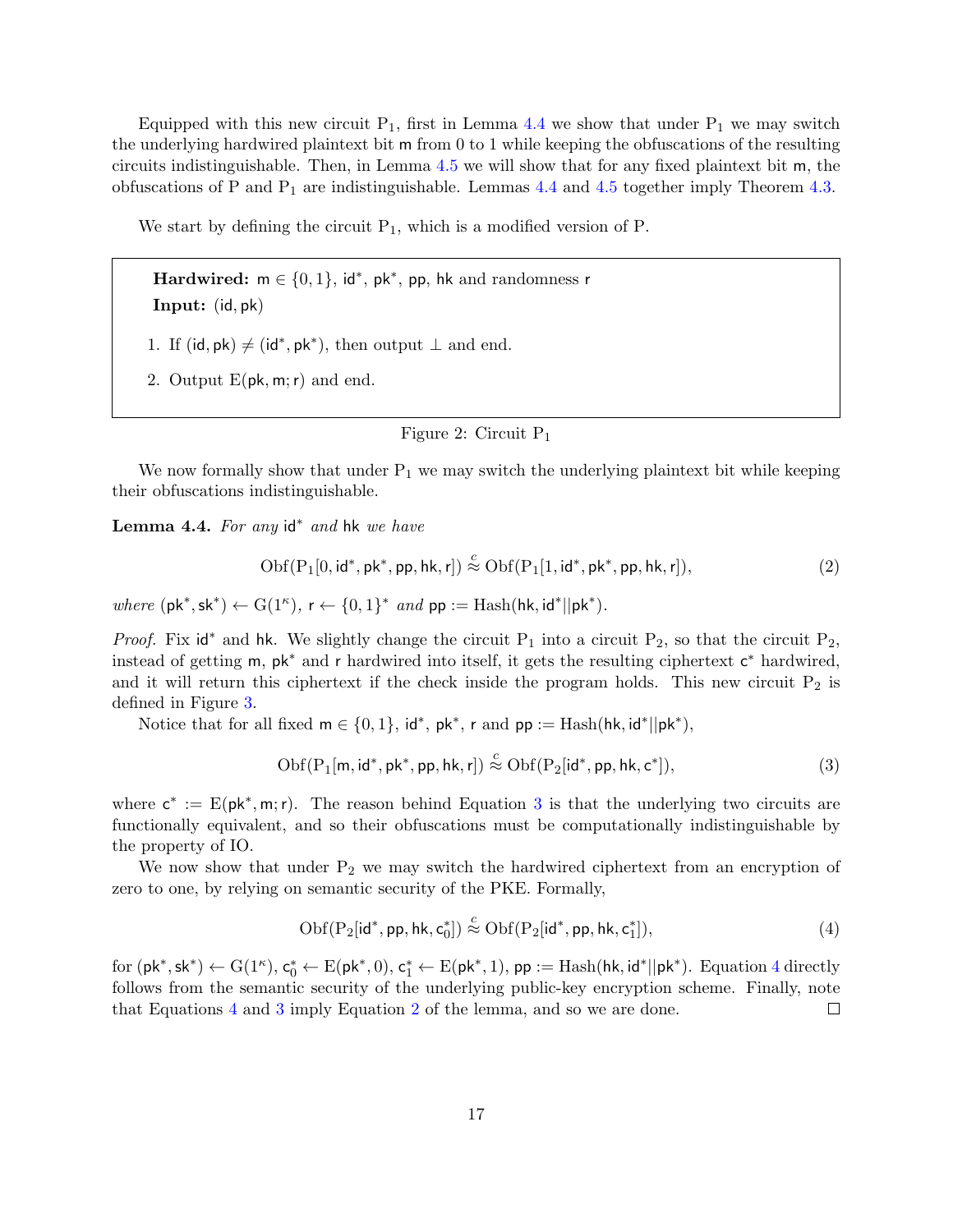Hardwired:  $id^*$ , pp, hk and  $c^*$ Input: (id, pk) 1. If  $(id, pk) \neq (id^*, pk^*)$ , then output  $\perp$  and end. 2. Output  $c^*$  and end.

## <span id="page-17-1"></span>Figure 3: Circuit P<sup>2</sup>

We now show that for any fixed plaintext  $m \in \{0, 1\}$ , the obfuscations of the two circuits P and  $P_1$  are computationally indistinguishable.

<span id="page-17-0"></span>**Lemma 4.5.** For fixed  $m \in \{0,1\}$ , id<sup>\*</sup>  $\in \{0,1\}^{\kappa}$ ,  $pk^* \in \{0,1\}^{\kappa}$  and randomness r, it holds that

<span id="page-17-2"></span>
$$
Obf(P[m, id^*, pp, hk, r]) \stackrel{c}{\approx} Obf(P_1[m, id^*, pk^*, pp, hk, r]),
$$
\n(5)

where  $hk \leftarrow \text{HGen}(1^{\kappa}, 0)$  and  $pp := \text{Hash}(hk, id^*||pk^*)$ .

*Proof.* Let a hash key  $hk_1$  be sampled as follows:  $hk_1 \leftarrow \text{HGen}(1^{\kappa}, 1)$ . We show that Equation [5](#page-17-2) will hold if  $hk$  is replaced with  $hk_1$ . This will complete our proof because by the index hiding property of (HGen, Hash) we know  $\mathsf{hk} \overset{c}{\approx} \mathsf{hk}_1$ . Thus, it only remains to prove

<span id="page-17-3"></span>
$$
\mathrm{Obf}(P[m, id^*, pk^*, pp, hk_1, r]) \stackrel{c}{\approx} \mathrm{Obf}(P_1[m, id^*, pk^*, pp, hk_1, r]),\tag{6}
$$

where  $hk_1 \leftarrow \text{HGen}(1^{\kappa}, 1)$  and  $pp := \text{Hash}(hk_1, id^*||pk^*)$ . To prove Equation [6](#page-17-3) we claim that the underlying two circuits are functionally equivalent; namely,

<span id="page-17-4"></span>
$$
P[m, id^*, pk^*, pp, hk_1, r] \equiv P_1[m, id^*, pk^*, pp, hk_1, r].
$$
\n
$$
(7)
$$

Note that by security definition of IO, Equation [7](#page-17-4) implies Equation [6,](#page-17-3) and thus we just need to prove Equation [7.](#page-17-4) To prove equivalence of the circuits, assume to the contrary that there exists an input (id, pk) for which we have  $P(id, pk) \neq P_1(id, pk)$ . (Here for better readability we dropped the hardwired values.) By simple inspection, we can see that we have  $P(id, pk) \neq P_1(id, pk)$  iff all the following conditions hold:

- <span id="page-17-5"></span>1. Hash $(hk_1, (id, pk)) = pp$ ; and
- <span id="page-17-6"></span>2.  $id = id^*$ ; and
- <span id="page-17-7"></span>3.  $pk \neq pk^*$ .

This, however, is a contradiction. By the somewhere statistical binding property of (HGen, Hash) and by the fact that  $hk_1 \leftarrow \text{HGen}(1^{\kappa}, 1)$  $hk_1 \leftarrow \text{HGen}(1^{\kappa}, 1)$  $hk_1 \leftarrow \text{HGen}(1^{\kappa}, 1)$ , Conditions 1 and [2](#page-17-6) imply  $pk = pk^*$ , a contradiction to  $\Box$ Condition [3.](#page-17-7)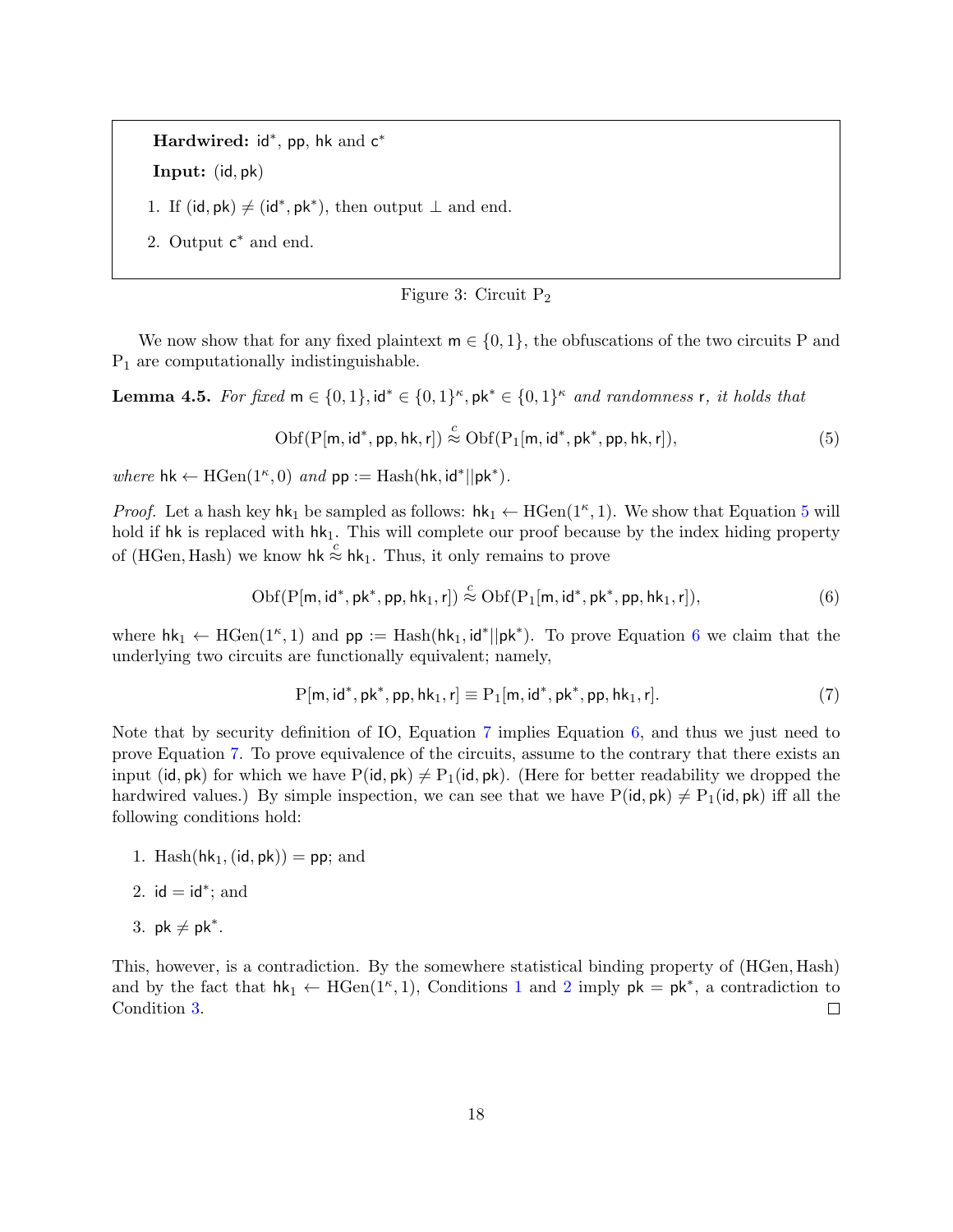#### <span id="page-18-0"></span>4.2.2 General Case of Multiple Users

We will prove our security for the case in which at the time of encryption, we only have one tree (of any arbitrary depth). This is without loss of generality for the following reason. Recall that for encryption, if we have  $m$  roots, we obfuscate a circuit individually for each root. Suppose at the time of encryption, we have m trees with respective roots  $rt_1, \ldots, rt_m$ . Then, between the two main hybrids which correspond to an encryption of zero and an encryption of one, we may consider m intermediate hybrids, where under the *i*th hybrid we encrypt 0 under the roots  $\{rt_1, \ldots, rt_i\}$  and we encrypt 1 under the roots  $\{rt_{i+1}, \ldots, rt_m\}$ . Thus, using a hybrid argument, the result will follow.

Roadmap of the security proof. We will define four hybrids, where the first hybrid corresponds to an encryption of bit 0 and the last hybrid corresponds to an encryption of bit 1. We will prove that the views of the adversary in each of the two adjacent hybrids are computationally indistinguishable.

High-level proof sketch. Let Tree be the underlying tree at the time of encryption. An encryption of a bit m to an identity id corresponds to an IO obfuscation of a circuit P, which takes as input a path, and which will release an encryption of m under a public key given as a leaf of the path, if the given path is "valid." As a hybrid, we will consider a circuit  $P_1$ , which does all the checks that are already performed by P, but which also does the following: if the given path is not present in the tree, then  $P_1$  will return  $\perp$ , even if the path is valid. We will show that for any fixed bit m, if we encrypt m by obfuscating either the circuit P or  $P_1$ , the result will be indistinguishable. We will make use of the somewhere statistical binding and index hiding of the underlying hash function in order to prove this. Now under an obfuscation of  $P_1$ , one may easily switch the hardwired plaintext bit. The reason is that since under  $P_1$ , a given input path to the circuit must be present in the tree, and since the challenge identity id<sup>∗</sup> is registered only once (say under a public key pk), one may consider a related circuit which, instead of hardwiring a plaintext bit m, it hardwires into itself an encryption  $c \leftarrow E(\mathsf{pk}, \mathsf{m})$ . The rest follows by semantic security of the PKE scheme.

We now go over the formal proof. We start by defining some notation.

**Notation.** Consider a path pth :=  $[(id, pk), (h_1^0, h_1^1, b_1), ..., (h_{t-1}^0, h_{t-1}^1, b_{t-1}),$ rt] where rt is the root and id and pk are the two leaves and  $b_1, \ldots, b_{t-1} \in \{\text{left}, \text{right}\}.$  For a tree Tree of depth t, we write  $\mathsf{pth} \subseteq \mathsf{T}$ ree if  $\mathsf{pth}$  is a valid  $\text{path in } \mathsf{T}$ ree in the usual sense. The procedure  $\text{Valid}(\mathsf{hk}_1, \ldots, \mathsf{hk}_t, \mathsf{pth})$ checks if the given path is a 'valid path' according to the given hash keys  $hk_1, \ldots, hk_t$  then it output T, otherwise outputs ⊥. For a path pth and interger i we write Last(pth, i) to refer to the last i node "elements" in pth. Note that we do not consider the left-or-right bits as part of this counting. For example, letting pth be as above,

Last(pth, 5) = 
$$
((h_{t-2}^0, h_{t-1}^1, b_{t-2}), (h_{t-1}^0, h_{t-1}^1, b_{t-1}), rt).
$$

We also extend the notation  $\subseteq$  given above to define Last(pth, i)  $\subseteq$  Tree in the straightforward way.

Hardwired:  $m \in \{0, 1\}$ , id<sup>\*</sup>, rt, hk<sub>1</sub>, ..., hk<sub>t</sub> and randomness r  $\textbf{Input: } \textsf{pth} := [(\mathsf{id}, \mathsf{pk}), (\mathsf{h}_1^0, \mathsf{h}_1^1, b_1), \dots, (\mathsf{h}_{t-1}^0, \mathsf{h}_{t-1}^1, b_t), \mathsf{rt}']$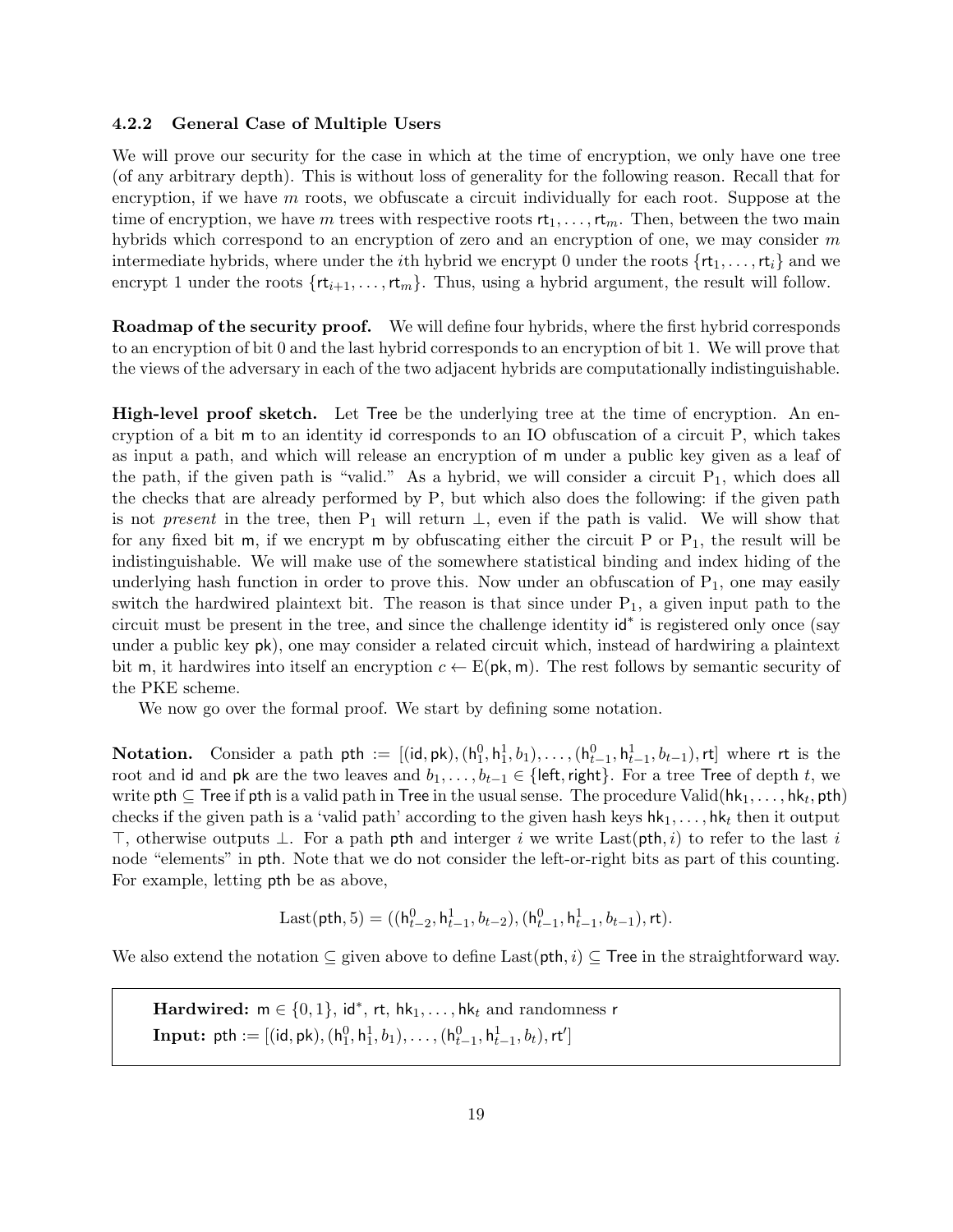- 1. If  $id \neq id^*$ ,  $rt \neq rt'$  or Valid( $hk_1, \ldots, hk_t, pth$ )  $\neq \top$ , then output  $\bot$  and end.
- 2. Output  $E(\mathsf{pk}, \mathsf{m}; \mathsf{r})$ .

## Figure 4: Circuit P

Circuit  $P_1$ Hardwired:  $m \in \{0, 1\}$ , id<sup>\*</sup>, pth<sup>\*</sup>, rt, hk<sub>1</sub>, . . . , hk<sub>t</sub> and randomness r  $\textbf{Input: } \textsf{pth} := [(\mathsf{id}, \mathsf{pk}), (\mathsf{h}_1^0, \mathsf{h}_1^1, b_1), \dots, (\mathsf{h}_{t-1}^0, \mathsf{h}_{t-1}^1, b_t), \mathsf{rt}']$ 

- 1. If  $pth = pth^*$ , then output  $E(pk, m; r)$  and end.
- 2. Else, output  $\perp$  and end.

#### Figure 5: Circuit P<sup>1</sup>

Notation used in hybrids. We will write  $d^* \leftarrow Adv(hk_1, \ldots, hk_\kappa)$  to mean that the adversary Adv receives  $pp := (hk_1, \ldots, hk_\kappa)$  as input, interacts with the challenger Chal as per Definition [3.7](#page-11-2) and outputs id<sup>∗</sup> as the challenge identity.

- Hybrid H<sub>1</sub>: Encrypt  $m = 0$  using P. The ciphertext ct given to the adversary is formed as follows.
	- 1. For  $j \in [\kappa]$  sample  $\mathsf{hk}_j \leftarrow \text{HGen}(1^{\kappa}, 0)$ .
	- 2. id<sup>\*</sup> ← Adv(hk<sub>1</sub>, ..., hk<sub> $\kappa$ </sub>).
	- 3. ct  $\leftarrow \text{Obf}(P[0, id^*, rt, hk_1, \ldots, hk_t, r]),$  where rt is the root of the tree, t is the depth of the tree, and  $r \leftarrow \{0, 1\}^*$ .
- Hybrid H<sub>2</sub>: Encrypt  $m = 0$  using  $P_1$ . The ciphertext ct given to the adversary is formed as follows.
	- 1. For  $j \in [\kappa]$  sample  $\mathsf{hk}_j \leftarrow \text{HGen}(1^{\kappa}, 0)$ .
	- 2.  $id^* \leftarrow \text{Adv}^{\text{Reg}_{\text{sel}}, \text{Reg}_{\text{smp}}}(hk_1, \ldots, hk_k).$
	- 3. ct  $\leftarrow$  Obf(P<sub>1</sub>[0, id<sup>\*</sup>, pth<sup>\*</sup>, rt, hk<sub>1</sub>, ..., hk<sub>t</sub>, r]), where pth<sup>\*</sup> is the path in the tree leading to the challenge node, rt is the root of pth<sup>\*</sup>, t is the depth of the tree, and  $r \leftarrow \{0,1\}^*$ .
- Hybrid H<sub>3</sub>: Encrypt  $m = 1$  using  $P_1$ . The ciphertext ct given to the adversary is formed as follows.
	- 1. For  $j \in [\kappa]$  sample  $\mathsf{hk}_j \leftarrow \text{HGen}(1^{\kappa}, 0)$ .
	- 2.  $id^* \leftarrow Adv(hk_1, \ldots, hk_\kappa)$ .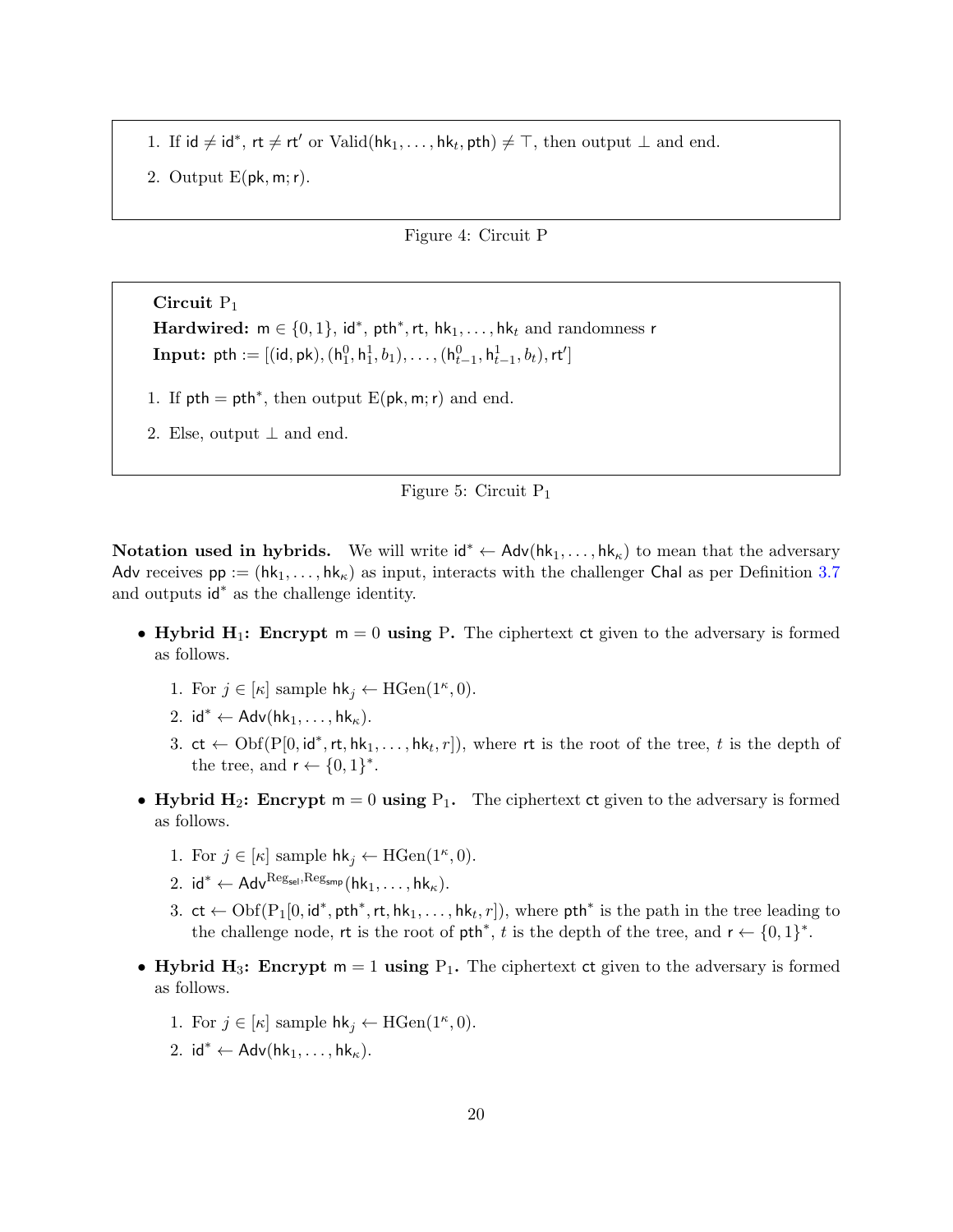- 3. ct  $\leftarrow$  Obf(P<sub>1</sub>[1, id<sup>\*</sup>, pth<sup>\*</sup>, rt, hk<sub>1</sub>, ..., hk<sub>t</sub>, r]), where pth<sup>\*</sup> is the path in the tree leading to the challenge node, rt is the root of pth<sup>\*</sup>, t is the depth of the tree, and  $r \leftarrow \{0,1\}^*$ .
- Hybrid H<sub>4</sub>: Encrypt  $m = 1$  using P. The ciphertext ct given to the adversary is formed as follows.
	- 1. For  $j \in [\kappa]$  sample  $\mathsf{hk}_j \leftarrow \text{HGen}(1^{\kappa}, 0)$ .
	- 2. id<sup>\*</sup> ← Adv(hk<sub>1</sub>,..., hk<sub>k</sub>).
	- 3. ct  $\leftarrow$  Obf(P[1, id<sup>\*</sup>, rt, hk<sub>1</sub>, ..., hk<sub>t</sub>, r]), where rt is the root of the underlying tree, t is the depth of the tree, and  $\mathsf{r} \leftarrow \{0,1\}^*$ .

**Notation.** We use  $ct\langle H_i \rangle$  to denote the value of the ciphertext ct in Hybrid  $H_i$ .

Lemma 4.6. We have,

<span id="page-20-0"></span>1.  $ct\langle H_1 \rangle \stackrel{c}{\approx} ct\langle H_2 \rangle$ ,

<span id="page-20-1"></span>
$$
\text{2. ct}\langle H_3 \rangle \stackrel{c}{\approx} \text{ct}\langle H_4 \rangle.
$$

Proof. We will prove Part [1,](#page-20-0) and the proof for Part [2](#page-20-1) will be exactly the same.

Recall that in hybrid  $H_1$  we encrypt  $m = 0$  by obfuscating P and that in hybrid  $H_2$  we encrypt  $m = 0$  by obfuscating  $P_1$ . Let t be the depth of the tree at the time of encryption.

We will define intermediate hybrids  $P_{2,i}$  for  $i \in [2t+1]$ , and we will show  $P \equiv P_{2,1}$ ,  $P_1 \equiv P_{2,2t+1}$ and for all  $i \in [2t]$ ,  $\mathrm{Obf}[\mathrm{P}_{2,i}] \stackrel{c}{\approx} \mathrm{Obf}[\mathrm{P}_{2,i+1}]$ . These circuit programs are given in Figure [6.](#page-22-2)

Informally, the program  $P_{2,i}$  works as follows: it checks whether its given path is "correct" and whether, in addition, the last i elements of the path are in accordance with the challenge path  $pth<sup>*</sup>$ that was hardwired into the program. For example, if  $i = 5$ , then the root of the path and the two levels below it (five nodes in total) should match the corresponding nodes in the challenge path pth<sup>\*</sup>. If both these conditions hold, then  $P_{2,i}$  will encrypt the hardwired plaintext bit (m = 0) using the public key provided in the corresponding leave of the path.

We will now define a Hybrid  $H_{2,i}$  below, which uses program  $P_{2,i}$ .

- Hybrid  $H_{2,i}$ : Encrypt m = 0 using  $P_{2,i}$ . The given ciphertext ct is as:
	- 1. For  $j \in [\kappa]$  sample  $\mathsf{hk}_j \leftarrow \text{HGen}(1^{\kappa}, 0)$ .
	- 2. id<sup>\*</sup> ← Adv(hk<sub>1</sub>,..., hk<sub>K</sub>).
	- 3. ct  $\leftarrow$  Obf(P<sub>2,i</sub>[0, id<sup>\*</sup>, pth<sup>\*</sup>, rt, hk<sub>1</sub>, ..., hk<sub>t</sub>, r]), where pth<sup>\*</sup> is the challnege path in the system, rt is the root of pth<sup>\*</sup>, t is the depth of the tree, and  $r \leftarrow \{0,1\}^*$ .

First, by inspection we can see that  $ct\langle H_1 \rangle \stackrel{c}{\approx} ct\langle H_{2,1} \rangle$  and  $ct\langle H_2 \rangle \stackrel{c}{\approx} ct\langle H_{2,2t+1} \rangle$ . This is because the underlying two circuits P and  $P_{2,1}$  are functionally equivalent. Same holds for  $P_1$  and  $P_{2,2t+1}$ .

Thus, for any fixed  $w \in [2t]$  we just need to prove

<span id="page-20-2"></span>
$$
ct\langle H_{2,w}\rangle = ct\langle H_{2,w+1}\rangle.
$$
\n(8)

Below, we fix  $w \in [2t]$ . To prove Equation [8,](#page-20-2) we introduce two hybrids  $H'_{2,w}, H'_{2,w+1}$  and show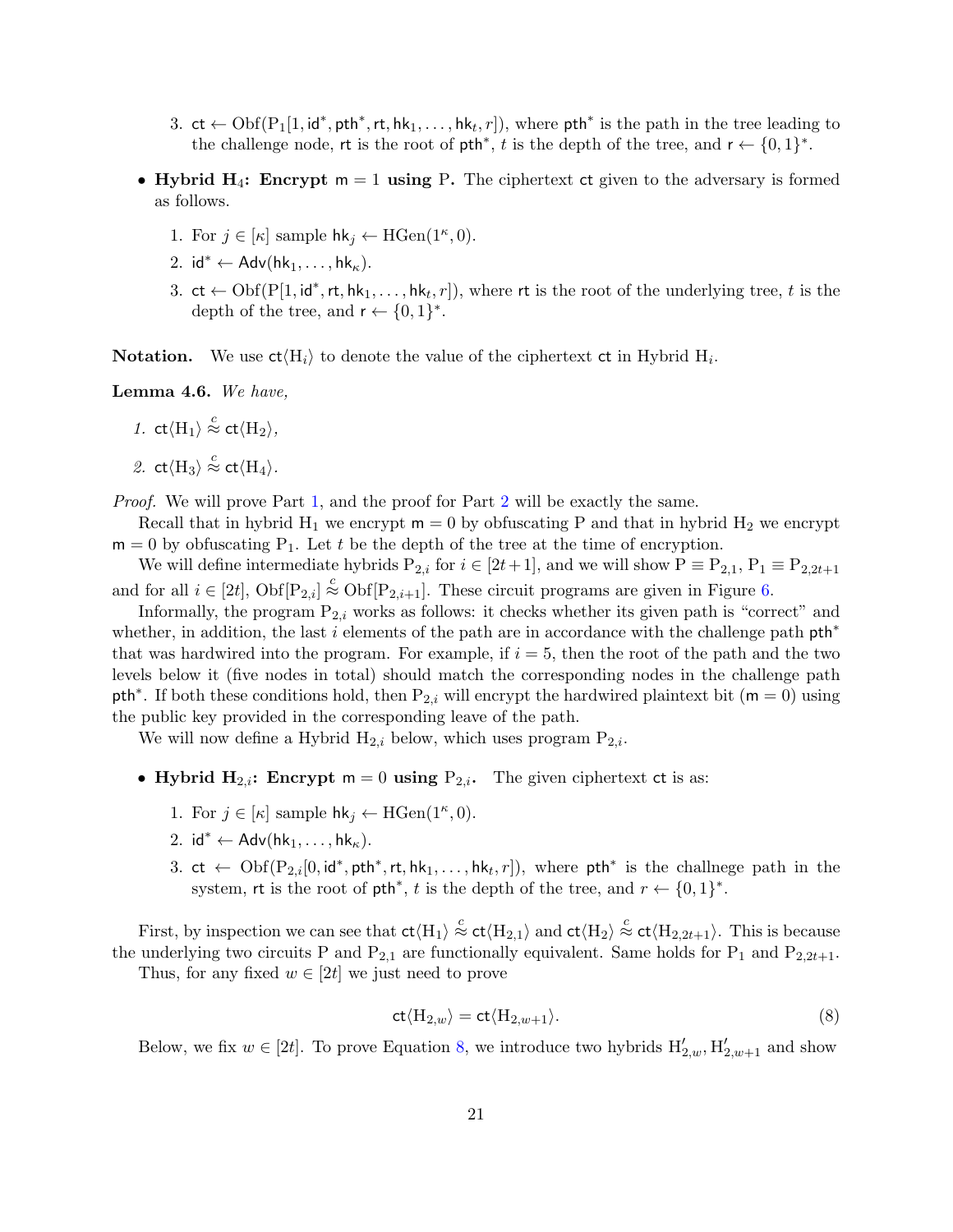<span id="page-21-0"></span>
$$
\mathsf{ct}\langle H_{2,w}\rangle \stackrel{c}{\approx} \mathsf{ct}\langle H'_{2,w}\rangle \stackrel{c}{\approx} \mathsf{ct}\langle H'_{2,w+1}\rangle \stackrel{c}{\approx} \mathsf{ct}\langle H_{2,w+1}\rangle.
$$
 (9)

This will establish Equation [8.](#page-20-2)

Informally, the hybrids  $H'_{2,w}$  and  $H'_{2,w+1}$  are defined similarly to  $H_{2,w}$  and  $H_{2,w+1}$ , except that one of the many hash keys is now sampled in a different way, in order to make some binding property happen.

For  $z \in \{w, w+1\}$ , the hybrid  $H'_{2,z}$  is defined as follows.

- Hybrid  $H'_{2,z}$  for  $z \in \{w, w+1\}$ . The given ciphertext ct is formed as follows.
	- 1. Let  $q := t \lfloor \frac{w}{2} \rfloor 1$  Intuitively, q denotes the level index in the tree for which we want to use a different hash key. For all  $i \in [\kappa] \setminus \{q\}$ : sample  $\mathsf{hk}'_i \leftarrow \text{HGen}(1^{\kappa}, 0)$ . Sample

 $\mathsf{hk}_q' \leftarrow \text{HGen}(1^{\kappa}, v)$ , where  $v := (w + 1) \mod 2$ .

- 2.  $id_1^* \leftarrow Adv(hk'_1, \ldots, hk'_\kappa).$
- 3. ct  $\leftarrow \text{Obf}(P_{2,i}[0, id_1^*, pth_1^*, rt_1, hk_1', \ldots, hk_t', r]),$  where pth<sub>1</sub><sup>\*</sup> is the challnege path in the system,  $rt_1$  is the root of pth<sup>\*</sup> and  $r \leftarrow \{0, 1\}^*$ .

Toward proving Equation [9,](#page-21-0) first note that by the index hiding property of (HGen, Hash) we have  $ct\langle H_{2,w}\rangle \stackrel{c}{\approx} ct\langle H'_{2,w}\rangle$  and  $ct\langle H_{2,w+1}\rangle \stackrel{c}{\approx} ct\langle H'_{2,w+1}\rangle$ . Thus, it remains to prove

<span id="page-21-1"></span>
$$
ct\langle H'_{2,w}\rangle \stackrel{c}{\approx} ct\langle H'_{2,w+1}\rangle. \tag{10}
$$

To prove Equation [10,](#page-21-1) we claim that the underlying two programs are equivalent,

<span id="page-21-2"></span>
$$
\mathrm{P}_{2,w}[0,\mathrm{id}_1^*,\mathsf{pth}_1^*,\mathsf{rt}_1,\mathsf{hk}_1',..,\mathsf{hk}_t',r] = \mathrm{P}_{2,w+1}[0,\mathrm{id}_1^*,\mathsf{pth}_1^*,\mathsf{rt}_1,\mathsf{hk}_1',..,\mathsf{hk}_t',r]. \tag{11}
$$

By IO security, Equation [11](#page-21-2) implies Equation [10,](#page-21-1) and thus we just need to prove Equation [11.](#page-21-2) To prove equivalence of the two circuits in Equation [11,](#page-21-2) assume to the contrary that there exists an input pth for which we have  $P_{2,w}(\text{pth}) \neq P_{2,w+1}(\text{pth})$ . (Here for better readability we dropped the hardwired values.) By simple inspection we can see that we have  $P_{2,w}(\text{pth}) \neq P_{2,w+1}(\text{pth})$  iff all the following conditions hold:

- <span id="page-21-3"></span>1. Valid( $hk'_1, \ldots, hk'_t, pth$ ) =  $\top$ ; and
- <span id="page-21-4"></span>2. Last(pth,  $w \subseteq \mathsf{pth}_1^*$ ; and
- <span id="page-21-5"></span>3. Last(pth,  $w + 1$ )  $\nsubseteq$  pth<sup>\*</sup><sub>1</sub>.

This, however, is a contradiction because by the somewhere statistical binding property of (KGen, Hash) and by the way in which we have sampled  $\mathsf{hk}'_q$ , Conditions [1](#page-21-3) and [2](#page-21-4) contradict Condition [3.](#page-21-5)

 $\Box$ 

Description of Circuit  $P_{2,i}$ . Hardwired:  $m \in \{0, 1\}$ , id<sup>\*</sup>, pth<sup>\*</sup>, rt, hk<sub>1</sub>, . . . , hk<sub>t</sub> and randomness r  $\textbf{Input: } \textsf{pth} := [(\mathsf{id}, \mathsf{pk}), (\mathsf{h}_1^0, \mathsf{h}_1^1, b_1), \dots, (\mathsf{h}_{t-1}^0, \mathsf{h}_{t-1}^1, b_t), \mathsf{rt}']$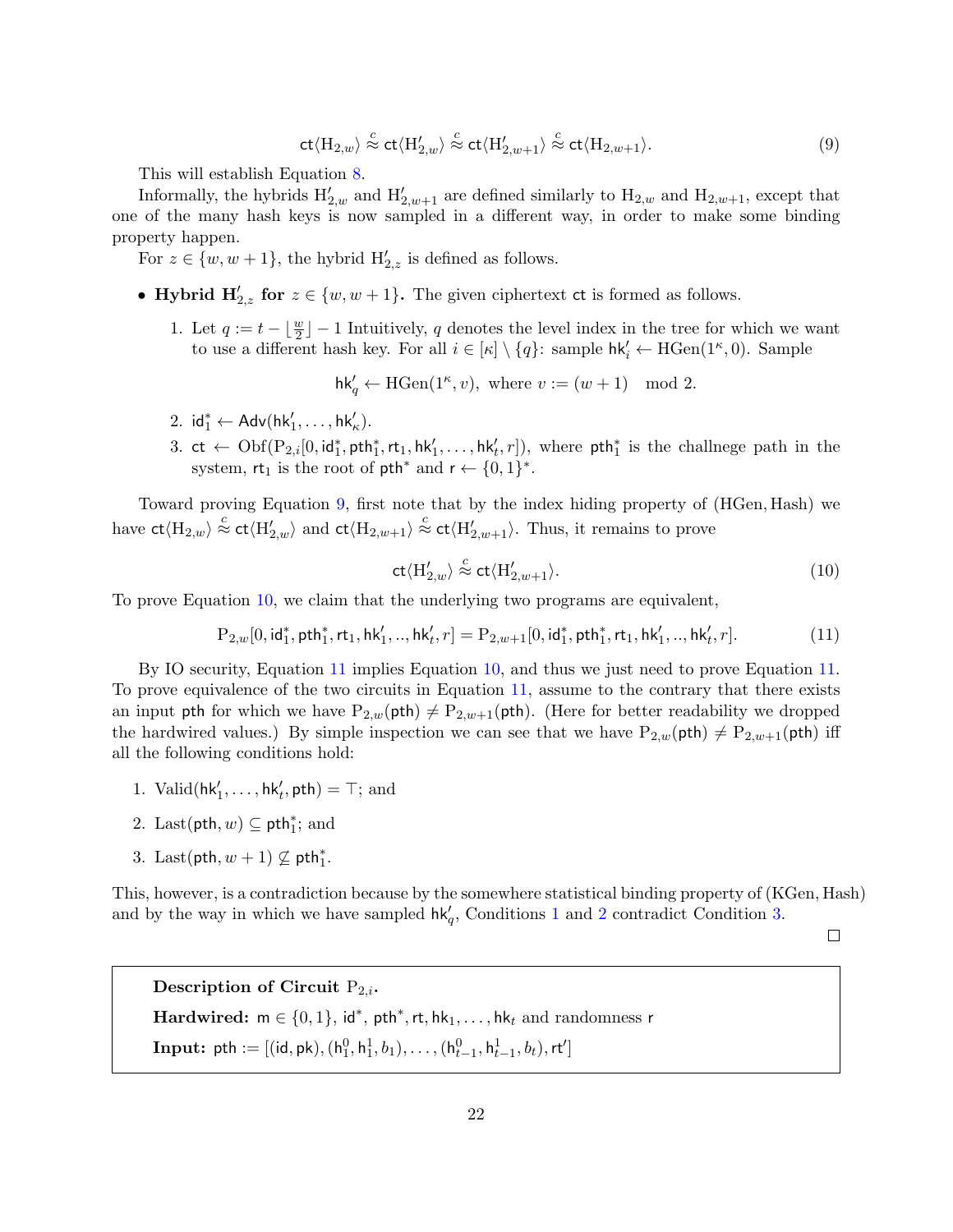- 1. If  $id \neq id^*$  or  $rt \neq rt'$  or Valid( $hk_1, \ldots, hk_t, pth$ )  $\neq \top$ , then output  $\bot$  and end.
- 2. If Last(pth,  $i) \subseteq$  pth<sup>\*</sup>, then output  $E$ (pk, m; r) and end.
- 3. Otherwise, output ⊥ and end.

<span id="page-22-2"></span>Figure 6: Circuit  $P_{2,i}$  for  $i \in [\ell]$ 

Lemma 4.7. ct $\langle \rm{H}_{2} \rangle \stackrel{c}{\approx}$  ct $\langle \rm{H}_{3} \rangle.$ 

Proof. The proof is similar to the proof of Lemma [4.4.](#page-16-1)

 $\Box$ 

# <span id="page-22-0"></span>5 Basing Weakly-Efficient RBE on Standard Assumptions

In this section, we describe our construction of RBE based on hash garbling and is inspired by our IO based construction from previous section. This notion and its construction has been implicit in prior works [\[CDG](#page-27-8)+17, [DG17\]](#page-27-2), and it was shown [\[DG17,](#page-27-2) [DGHM18,](#page-28-9) [BLSV18\]](#page-27-9) that hash garbling can be realized based on CDH, Factoring or LWE assumptions. Specifically, implicit in these prior works are constructions of hash garbling based on hash encryption and garbled circuits. Below, we abstract out this notion and use it in our work directly. This abstract primitive significantly simplifies exposition.

<span id="page-22-1"></span>Definition 5.1 (Hash garbling). A hash garbling scheme consists of four PPT algorithms HGen, Hash, HG, and HInp, defined as follows.

- HGen( $1^{\kappa}, 1^{\ell}$ )  $\rightarrow$  hk. This algorithm takes the security parameter  $\kappa$  and an output length parameter  $1^{\ell}$  for  $\ell \leq \text{poly}(\kappa)$ , and outputs a hash key hk. (HGen runs in  $\text{poly}(\kappa)$  time.)
- Hash(hk, x) = y. This takes hk and  $x \in \{0,1\}^{\ell}$  and outputs  $y \in \{0,1\}^{\kappa}$ .
- HG(hk, C, stt)  $\rightarrow \tilde{C}$ . This algorithm takes a hash key hk, a circuit C, and a secret state stt  $\in \{0,1\}^{\kappa}$  as input and outputs a circuit  $\widetilde{C}$ .
- HInp(hk, y, stt)  $\rightarrow \tilde{y}$ . This algorithm takes a hash key hk, a value  $y \in \{0,1\}^{\kappa}$ , and a secret state stt as input and outputs  $\widetilde{y}$ .

We require the following properties for a hash garbling scheme:

- Correctness. For all  $\kappa, \ell, \, \text{hk} \leftarrow \text{HGen}(1^{\kappa}, 1^{\ell}),$  circuit C, input  $x \in \{0, 1\}^{\ell},$  stt  $\in \{0, 1\}^{\kappa}$ ,  $\widetilde{C} \leftarrow HG(hk, C, \textsf{stt})$  and  $\widetilde{y} \leftarrow \text{HInp}(hk, \text{Hash}(hk, x), \textsf{stt})$ , then  $\widetilde{C}(\widetilde{y}, x) = C(x)$ .
- Security. There exists a PPT simulator Sim such that for all  $\kappa, \ell$  (recall that  $\ell$  is polynomial in  $\kappa$ ) and PPT (in  $\kappa$ ) A we have that

$$
(\mathsf{hk}, x, \widetilde{C}, \widetilde{y}) \stackrel{c}{\approx} (\mathsf{hk}, x, \mathsf{Sim}(\mathsf{hk}, x, 1^{|C|}, C(x))),
$$

where  $\mathsf{hk} \leftarrow \text{HGen}(1^\kappa, 1^\ell)$ ,  $(C, x) \leftarrow \mathcal{A}(\mathsf{hk})$ ,  $\mathsf{stt} \leftarrow \{0, 1\}^\kappa$ ,  $\widetilde{C} \leftarrow \text{HG}(\mathsf{hk}, C, \mathsf{stt})$  and  $\widetilde{y} \leftarrow \text{HIn}(1^\kappa, \mathsf{ht})$ .  $\text{HInp}(hk, \text{Hash}(hk, x), \text{stt}).$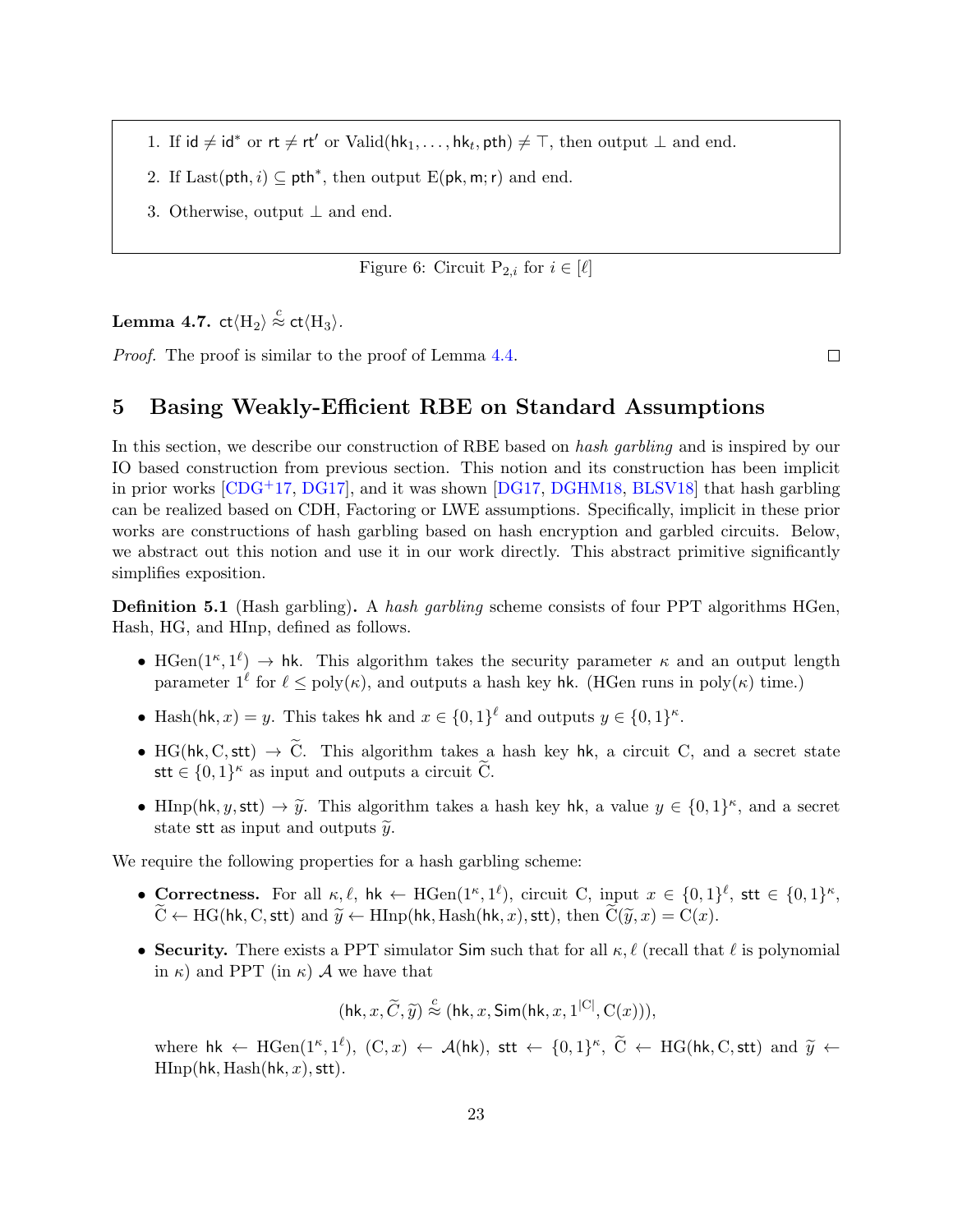Notation on binary trees. Just like the IO construction, in our construction below, Tree is a full binary tree where the label of each node in Tree is calculated as the hash of its left and right children and, now additionally, with an an extra identity. Looking ahead, this identity will be the largest identity among the users registered in the left child. (Such information is useful if one wants to a binary search of an identity over this tree.) Just as in the IO-based construction, we define the size of a tree Tree as the number of its leaves, denoted by size(Tree), and we denote the root of Tree as rt(Tree), and use d(Tree) to refer to the depth of Tree. Again, when Tree is clear from the context, we use rt and d to denote the root and the depth of Tree.

Before describing the construction, recall that without loss of generality, we can assume that public keys, secret keys, and identities, are all of length security parameter  $\kappa$ .

Comparison with Construction [4.1](#page-13-2) using signs (=) and  $(\star \star)$ . To help the reader familiar with Construction [4.1,](#page-13-2) we have denoted the steps that are identical to Construction [4.1](#page-13-2) by  $(=)$  and the steps that are significantly different by  $(\star \star)$ . Other steps are close but not identical.

<span id="page-23-1"></span>Construction 5.2 (Construction of RBE from hash garbling). We will use a hash garbling scheme  $(HGen, Hash, HG, HInp)$  and a public key encryption scheme  $(G, E, D)$ . Using them we show how to implement the subroutines of RBE according to Definition [3.1.](#page-8-2)

- Stp $(1^{\kappa}) \to (pp_0)$ , where  $pp_0 = \hbar k$  is sampled from HGen $(1^{\kappa}, 1^{3\kappa})$ .
- Reg<sup>[aux]</sup> (pp<sub>n</sub>, id, pk)  $\rightarrow$  pp<sub>n+1</sub>. This algorithm works as follows:
	- 1. (=) Parse  $aux_n := (\{Tree_1, \ldots, Tree_n\}), (id_1, \ldots, id_n))$  where the trees have corresponding depths  $d_1 > d_2 \cdots > d_n$ , and  $(id_1, \ldots, id_n)$  is the order the identities registered.<sup>[8](#page-23-0)</sup>
	- 2. Parse  $\mathsf{pp}_n$  as a sequence  $(\mathsf{hk}, (\mathsf{rt}_1, \mathsf{d}_1), \ldots, (\mathsf{rt}_\eta, \mathsf{d}_\eta))$  where  $\mathsf{rt}_i \in \{0,1\}^\kappa$  represents the root of tree  $Tree_i$  and  $d_i$  represents the depth of  $Tree_i$ .
	- 3. Create a new tree  $\text{Tree}_{\eta+1}$  with leaves id, pk and set its root as  $\text{rt}_{\eta+1} \leftarrow \text{Hash}(\text{hk}, \text{id}||\text{pk}||0^{\kappa})$ and thus its depth would be  $d_{n+1} = 1$ .
	- 4. (=) Let  $\mathcal{T} = \{ \text{Tree}_1, \ldots, \text{Tree}_{n+1} \}.$  (We will keep changing  $\mathcal{T}$  in step below.)
	- 5. While there are two different trees  $\text{Tree}_L, \text{Tree}_R \in \mathcal{T}$  of the same depth d and size  $s = 2^d$ (recall that our trees are always full binary trees).
		- (a) Obtain new Tree of depth  $d+1$  by merging the two trees Tree<sub>L</sub> and Tree<sub>R</sub> as follows.
		- (b)  $(\star \star)$  Let  $id_1 \ldots id_{n'}$  and  $pk_1 \ldots pk_{n'}$  be the identities and public keys of  $n'$  users in both trees  $Tree<sub>L</sub>$  and  $Tree<sub>R</sub>$  combined in sorted order according to identities.
		- (c) For each  $i \in [n']$ , let  $h_{0,i} := \text{Hash}(\mathsf{hk}, \mathsf{id}_i || \mathsf{pk}_i || 0^{\kappa}).$
		- (d)  $(\star \star)$  Next for each  $j \in \{1, \ldots \log n'\}$  and  $k \in \{0, \ldots, (n'/2^{j}) 1\}$ , let

$$
h_{j,k} = \text{Hash}(\mathsf{hk}, h_{j-1,2k} || h_{j-1,2k+1} || \mathsf{id}[j,k])
$$

where  $\mathbf{d}[j, k]$  is the largest identity in the left child (which is the node with label  $(h_{j-1,2k})$ ; namely  $\mathsf{id}[j,k] = \mathsf{id}_{(2k+1)\cdot 2^{j-1}}$ . This completes the description of Tree.

(e) (=) Remove both of  $Tree_L$ , Tree<sub>R</sub> from  $\mathcal T$  and add Tree to  $\mathcal T$  instead.

<span id="page-23-0"></span><sup>8</sup>Keeping this list is not necessary, but simplifies the presentation of the updates.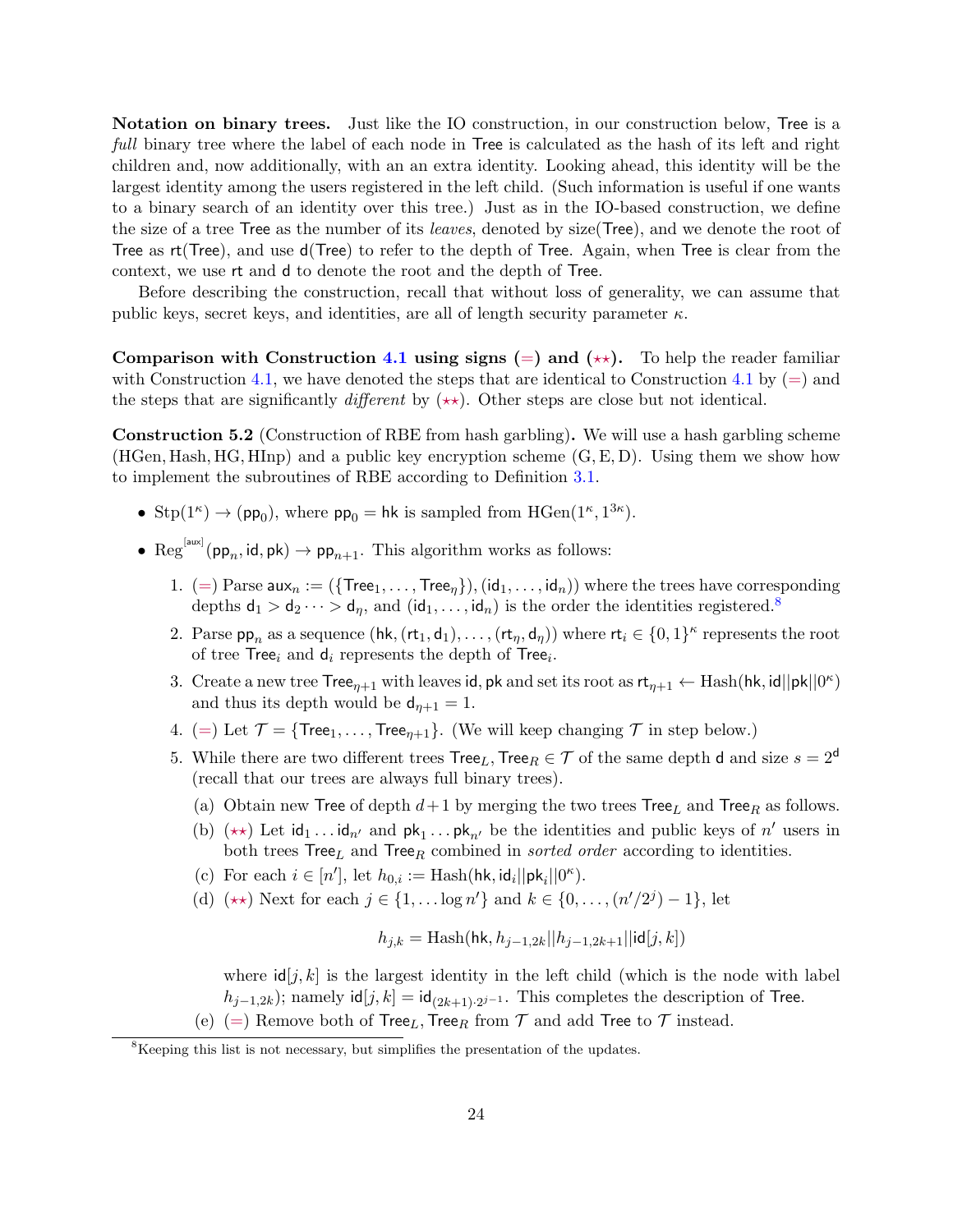6. Let  $\mathcal{T} = \{ \text{Tree}_1, \ldots, \text{Tree}_{\zeta} \}$  where  $d'_1 > \cdots > d'_{\zeta}$  is their corresponding depth and  $rt'_1, \ldots, rt'_{\zeta}$  is their corresponding roots. Set  $pp_{n+1}$ , aux<sub>n+1</sub> as

$$
\mathsf{aux}_{n+1} = (\mathcal{T}, (\mathsf{id}_1, \ldots, \mathsf{id}_n, \mathsf{id}_{n+1} = \mathsf{id})), \mathsf{pp}_{n+1} = (\mathsf{hk}, (\mathsf{rt}'_1, \mathsf{d}'_1), \ldots, (\mathsf{rt}'_{\zeta}, \mathsf{d}'_{\zeta})).
$$

- Enc(pp, id, m)  $\rightarrow$  ct:
	- 1. Parse  $pp := (hk, (rt_1, d_1), \ldots, (rt_n, d_n)).$
	- 2. For each  $i \in \{1, ..., \eta\}$  and  $j \in \{1, ..., d_i\}$ , sample  $\mathsf{stt}_{i,j} \leftarrow \{0, 1\}^{\kappa}$  and generate  $\widetilde{P}_{i,j} \leftarrow$  $HG(hk, P_{i,j}, stt_{i,j})$ , where  $P_{i,j}$  is explained below.
	- 3. For each  $i \in [\eta]$  obtain  $\widetilde{y}_{i,1} \leftarrow \text{HInp}(\textsf{hk}, \textsf{rt}_i, \textsf{stt}_{i,1}).$
	- 4. Output the ciphertext  $ct = (pp, {\{\widetilde{P}_{i,j}\}}_{i,j}, {\{\widetilde{y}_{i,1}\}}_i).$

The program  $P_{i,j}$  works as follows:

 ${\bf Hardwired\ values}\colon$  rt $_i,$  d $_i,$  hk, m, id, r, stt $_{i,j+1}$   $\ ({\rm where\ str}_{i,{\sf d}_i+1}=\bot)$ 

Input:  $a||b||$ id<sup>\*</sup>

- 1. If  $\mathsf{id}^* = 0^{\kappa 9}$  $\mathsf{id}^* = 0^{\kappa 9}$  $\mathsf{id}^* = 0^{\kappa 9}$  and  $a = \mathsf{id}$  then output  $E(b, m; r)$ .
- 2. If  $id^* = 0^{\kappa}$  and  $a \neq id$  then output  $\perp$ .
- 3. If  $id > id^*$  then output  $\text{HInp}(hk, b, \text{stt}_{i,j+1}),$  else output  $\text{HInp}(hk, a, \text{stt}_{i,j+1}).$
- Upd<sup>aux</sup>(pp, id)  $\rightarrow$  u: If id is a leaf in a tree of aux, say Tree, return the *whole* Merkle opening pth of leaf id and its sibling pk to the root rt(Tree). Otherwise, return  $\perp$ .
- Dec(sk, u, ct)  $\rightarrow$  m: Parse ct = (pp,  $\{\widetilde{P}_{i,j}\}_{i,j}, \{\widetilde{y}_{i,1}\}_i$ ) and  $u := (z_1 \dots z_{d_i^*})$ . Let  $i^*$  be the index of the tree that holds the corresponding identity 10. Decryption proceeds as follows: of the tree that holds the corresponding identity.<sup>[10](#page-24-1)</sup> Decryption proceeds as follows:
	- 1. For  $j = \{1 \dots d_{i^*} 1\}$  do  $-\widetilde{y}_{i^*,j+1} = \mathrm{P}_{i^*,j}(\widetilde{y}_{i^*,j},z_j).$
	- 2. Let  $ct := P_{i^*, d_{i^*}}(\widetilde{y}_{i^*, d_{i^*}}, z_{d_{i^*}}).$
	- 3. Output D(sk, ct).

<span id="page-24-2"></span>Theorem 5.3. The RBE of Construction [5.2](#page-23-1) satisfies the compactness, completeness (Definition [3.3\)](#page-10-1), and security (Definition [3.7\)](#page-11-2) properties.

In the rest of this section, we prove Theorem [5.3.](#page-24-2) The completeness and compactness properties are proved similar to those of Construction [4.1.](#page-13-2) We can again verify that over the course of the system's execution, the tree that holds a user id, will not be merged with other trees more than  $log n$  times. (Each merge increases the depth of the tree by one, and the depth cannot bypass log n.) We may use this fact to conclude all the efficiency features for the RBE scheme.

In the rest of this section, we focus on proving security.

<span id="page-24-0"></span><sup>&</sup>lt;sup>9</sup>Without loss of generality we assume that no user is assigned the identity  $0^{\kappa}$ .

<span id="page-24-1"></span><sup>&</sup>lt;sup>10</sup>Alternatively, we may perform this with respect to all  $i^*$ , which is up to the number of trees in the system.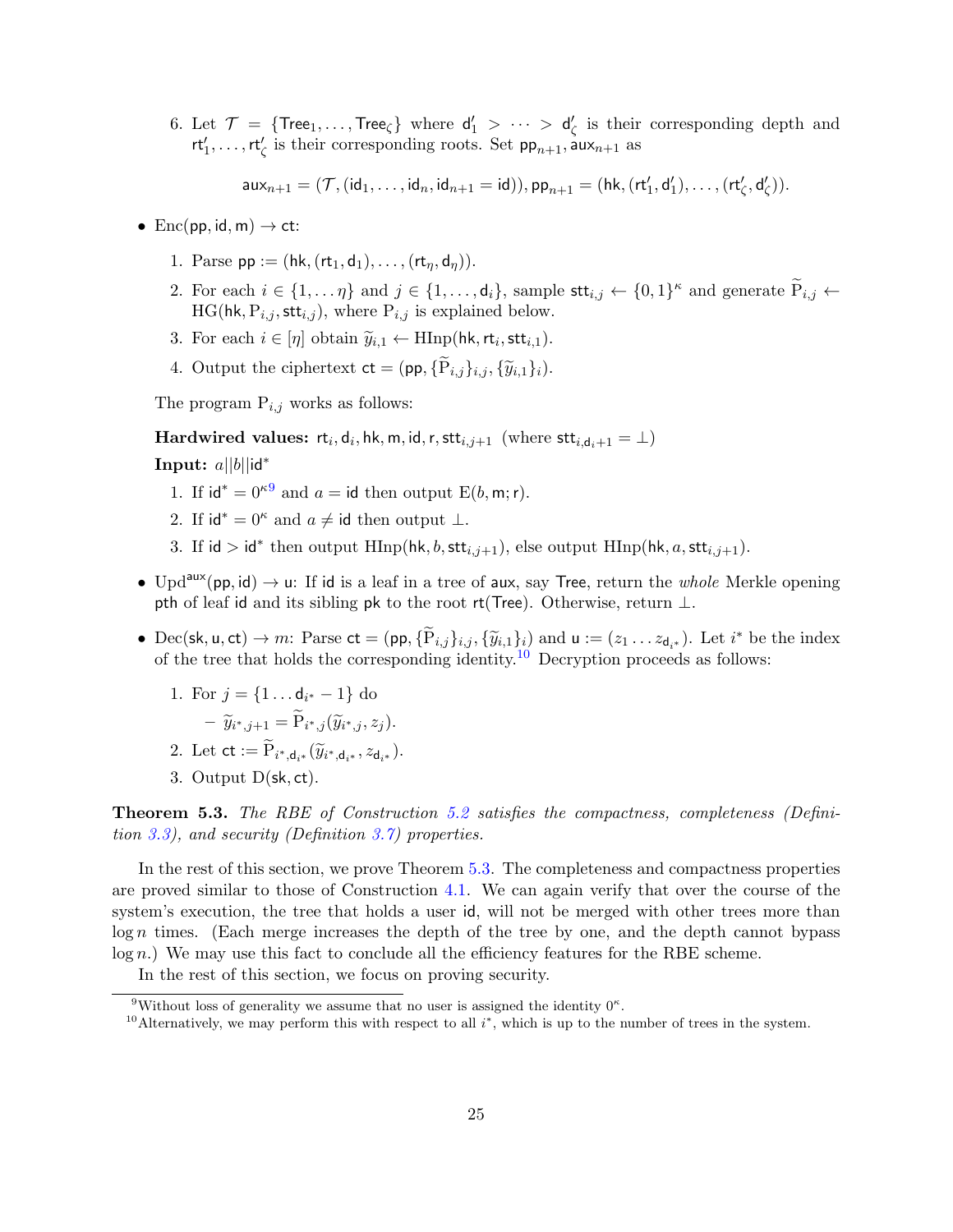## <span id="page-25-0"></span>5.1 Proof of Security

Similar to our presentation of the proof of Construction [4.1,](#page-13-2) here also we first start by giving the proof for the case in which only one user has registered. We will then present the general proof.

Hardwired: rt, hk, m  $\in \{0,1\}$ , id', r and stt  $Input: (id, pk, id^*)$ 

- 1. If  $id^* \neq 0^{\kappa}$  or  $id \neq id'$ , then output  $\perp$  and end.
- 2. Output  $E(\mathsf{pk}, \mathsf{m}; r)$  and end.

Figure 7: Circuit P used for encryption of m to identity id'

<span id="page-25-1"></span>**Theorem 5.4** (Security). For any identity  $\mathbf{id}'$  we have

$$
(HG(hk, P_0, \text{stt}), \text{HInp}(hk, rt, \text{stt})) \stackrel{c}{\approx} (\text{HG}(hk, P_1, \text{stt}), \text{HInp}(hk, rt, \text{stt})) \tag{12}
$$

where  $hk \leftarrow \text{HGen}(1^{\kappa}, 1^{3\kappa})$ , stt  $\leftarrow \{0, 1\}^{\kappa}$ ,  $(\mathsf{pk}, \mathsf{sk}) \leftarrow G(1^{\kappa})$ ,  $\mathsf{rt} := \text{Hash}(\mathsf{hk}, (\mathsf{id}', \mathsf{pk}, 0^{\kappa}))$  and for  $m \in \{0, 1\}$  the circuit program  $P_m$  is defined as

$$
P_m := P[rt, hk, m, id', r, stt].
$$
\n(13)

*Proof.* For  $m \in \{0, 1\}$  let  $ct_m$  denote the challenge ciphertext, namely

$$
\mathsf{ct}_{\mathsf{m}} := (\mathsf{HG}(\mathsf{hk}, \mathsf{P}_0, \mathsf{stt}), \mathsf{HInp}(\mathsf{hk}, \mathsf{rt}, \mathsf{stt})),\tag{14}
$$

where all the variables are sampled as in the theorem. We need to show  $ct_0 \stackrel{c}{\approx} ct_1$ . By simulation security of the hash garbling scheme, for both  $m \in \{0, 1\}$  we have

$$
\mathsf{ct}_{\mathsf{m}} \stackrel{c}{\approx} \mathsf{Sim}(\mathsf{hk}, (\mathsf{id}', \mathsf{pk}, 0^{\kappa}), 1^{|\mathsf{P}_{\mathsf{m}}|}, \mathsf{E}(\mathsf{pk}, \mathsf{m}; \mathsf{r})). \tag{15}
$$

By semantic security of the underlying public-key encryption scheme we have

$$
\mathsf{Sim}(\mathsf{hk}, (\mathsf{id}', \mathsf{pk}, 0^{\kappa}), 1^{|\mathsf{P}_0|}, \mathsf{E}(\mathsf{pk}, 0; \mathsf{r})) \stackrel{c}{\approx} \mathsf{Sim}(\mathsf{hk}, (\mathsf{id}', \mathsf{pk}, 0^{\kappa}), 1^{|\mathsf{P}_1|}, \mathsf{E}(\mathsf{pk}, 1; \mathsf{r})), \tag{16}
$$

and so we obtain  $ct_0 \stackrel{c}{\approx} ct_1$ .

Proof for the general case. As in the proof in Section [4.2.2](#page-18-0) we may assume that at the time of encryption we have only one tree. The proof for the case of multiple trees is the same.

Proof. Suppose at the time of encryption the underlying tree with root rt has depth d. In the sequel we shall write P<sub>j</sub> for  $j \in [d]$  to refer to the circuit program P<sub>1,j</sub> described in our RBE construction. That is,

$$
P_1 \equiv P_{1,1}[rt, d, hk, m, id, r, stt_{1,2}], \qquad (17)
$$

 $\Box$ 

and for  $j > 1$ 

$$
P_j \equiv P_{1,j}[rt, d, hk, m, id, r, stt_{1,j+1}], \qquad (18)
$$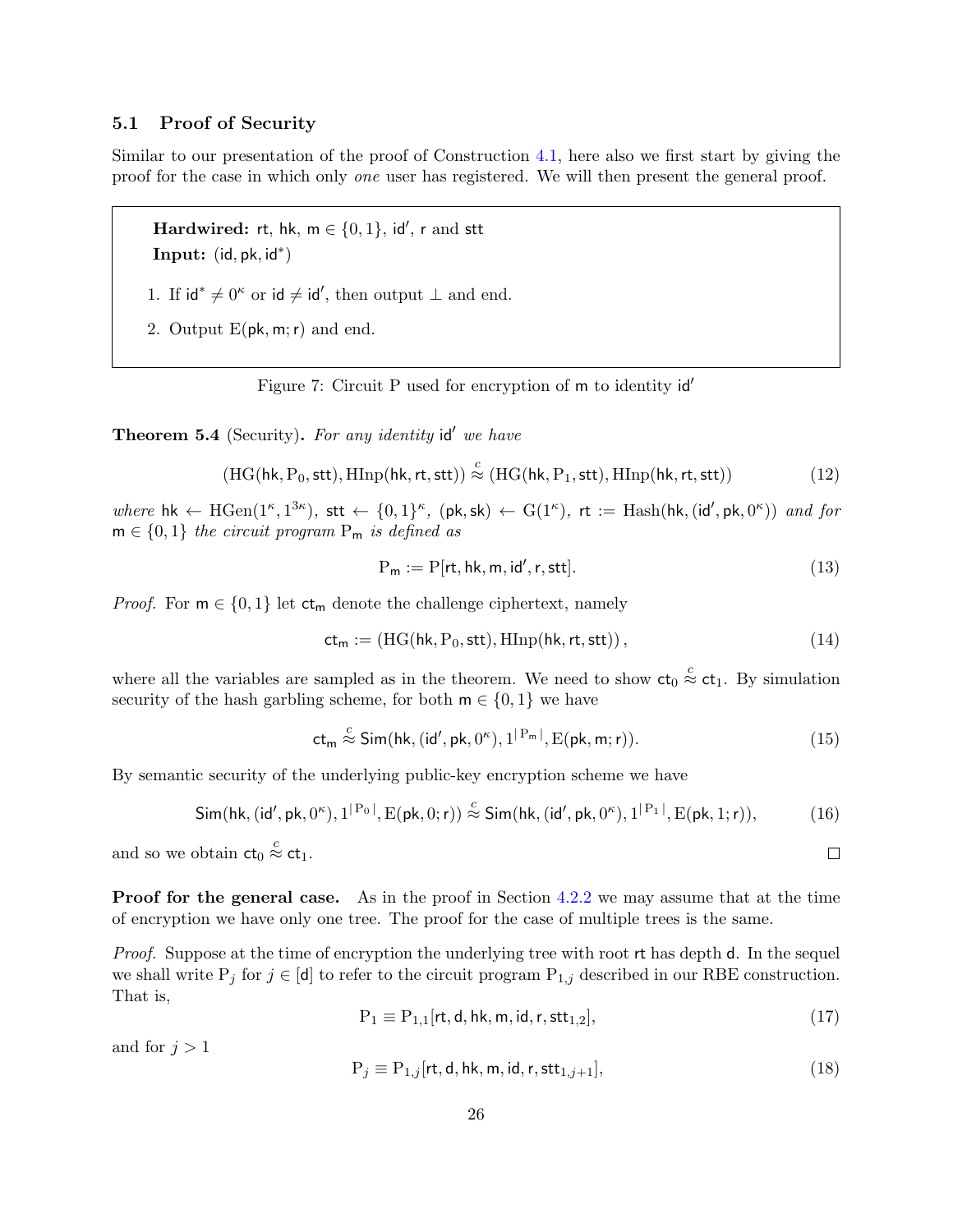where all the variables above are as in the encryption of the construction.

For  $j \in [d]$  we define  $rt_j$  to be the node in the jth level of the tree (where we consider the root as level one), whose sub-tree contains the leaf with label  $\mathsf{id}$ .<sup>[11](#page-26-0)</sup> For example, if the path leading to id is

$$
[(\mathsf{id}, \mathsf{pk}, 0^\kappa), (a_1, b_1, \mathsf{id}_1, \mathsf{left}), \ldots, (a_{\mathsf{d}-1}, b_{\mathsf{d}-1}, \mathsf{id}_{\mathsf{d}-1}, \mathsf{right}), \mathsf{rt}],
$$

then  $rt_3 = b_{d-1}$ . For  $j > 1$  we define

$$
\widetilde{y}_j := \text{HInp}(\mathsf{hk}, \mathsf{rt}_j, \mathsf{stt}_{1,j}).\tag{19}
$$

We also define  $X_j$  for  $j \in [t+1]$  to be the concatenate result of the node values in level j of the path leading to id. For instance, in the example above we have  $X_1 = (a_{d-1}, b_{d-1}, id_{d-1})$ .

Let  $\text{stt}_i := \text{stt}_{1,i}$ . Recall that  $P_i$  has  $\text{stt}_{i+1}$  hardwired, which is the state used to hash-garble  $P_{i+1}$ . Via a sequence of hybrids, we show how to replace garbled versions of  $P_i$ 's, starting with  $i = 1$ , so that in the *i*th hybrid the values of  $\mathsf{stt}_1, \ldots, \mathsf{stt}_i$  are never used.

- Hybrid 0 (true encryption): The ciphertext is  $ct_0 := (\widetilde{P}_1, \widetilde{P}_2, \ldots, \widetilde{P}_d, \widetilde{y}_1)$ , where all of the values are sampled as in the construction.
- Hybrid 1: The ciphertext is  $ct_1 := (\widetilde{P}_{1,\text{sim}}, \widetilde{P}_2, \ldots, \widetilde{P}_d, \widetilde{y}_{1,\text{sim}})$ , where  $\widetilde{P}_2, \ldots, \widetilde{P}_d$  are sampled as in the construction, and where  $\widetilde{P}_{1,\text{sim}}$  and  $\widetilde{y}_{1,\text{sim}}$  are sampled as follows:

$$
(\widetilde{P}_{1,\text{sim}}, \widetilde{y}_{1,\text{sim}}) \leftarrow \text{Sim}(\text{hk}, X_1, 1^{|\mathbf{P}_1|}, \widetilde{y}_2). \tag{20}
$$

• Hybird  $i \in [d-1]$ :

$$
\mathsf{ct}_i := (\widetilde{\mathrm{P}}_{1,\mathsf{sim}}, \ldots, \widetilde{\mathrm{P}}_{i,\mathsf{sim}}, \widetilde{\mathrm{P}}_{i+1}, \ldots, \widetilde{\mathrm{P}}_{\mathsf{d}}, \widetilde{y}_{1,\mathsf{sim}}),
$$

where for 
$$
j \in [i]
$$
:

$$
(\widetilde{\mathbf{P}}_{j,\mathsf{sim}}, \widetilde{y}_{j,\mathsf{sim}}) \leftarrow \mathsf{Sim}(\mathsf{hk}, X_{j+1}, 1^{|\mathbf{P}_j|}, \widetilde{y}_{j+1}) \tag{21}
$$

• Hybrid d:

$$
\mathsf{ct}_{\mathsf{d}}:=(\widetilde{P}_{1,\mathsf{sim}},\ldots,\widetilde{P}_{\mathsf{d},\mathsf{sim}},\widetilde{y}_{1,\mathsf{sim}})),
$$

where for  $j \in [d-1]$ :

$$
(\widetilde{P}_{j,\text{sim}}, \widetilde{y}_{j,\text{sim}}) \leftarrow \text{Sim}(\text{hk}, X_{j+1}, 1^{|P_j|}, \widetilde{y}_{j+1}),\tag{22}
$$

and

$$
(\widetilde{\mathbf{P}}_{\mathsf{d,sim}}, \widetilde{y}_{\mathsf{d,sim}}) \leftarrow \mathsf{Sim}(\mathsf{hk}, (\mathsf{id}, \mathsf{pk}, 0^\kappa), 1^{|\mathbf{P}_{\mathsf{d}}|}, \mathbf{E}(\mathsf{pk}, \mathsf{m}; r)). \tag{23}
$$

Now exactly as in the proof of Theorem [5.4,](#page-25-1) using the simulation security of the underlying HO scheme, we can show the indistinguishability of each two adjacent hybrids. Moreover, in the last hybrid, again using simulation security and as in the proof of Theorem [5.4,](#page-25-1) we may switch the underlying bit value of m. The proof is now complete.

 $\Box$ 

<span id="page-26-0"></span> $11$ Recall that by Definition [3.7](#page-11-2) the challenge identity id must have been registered before, and exactly once.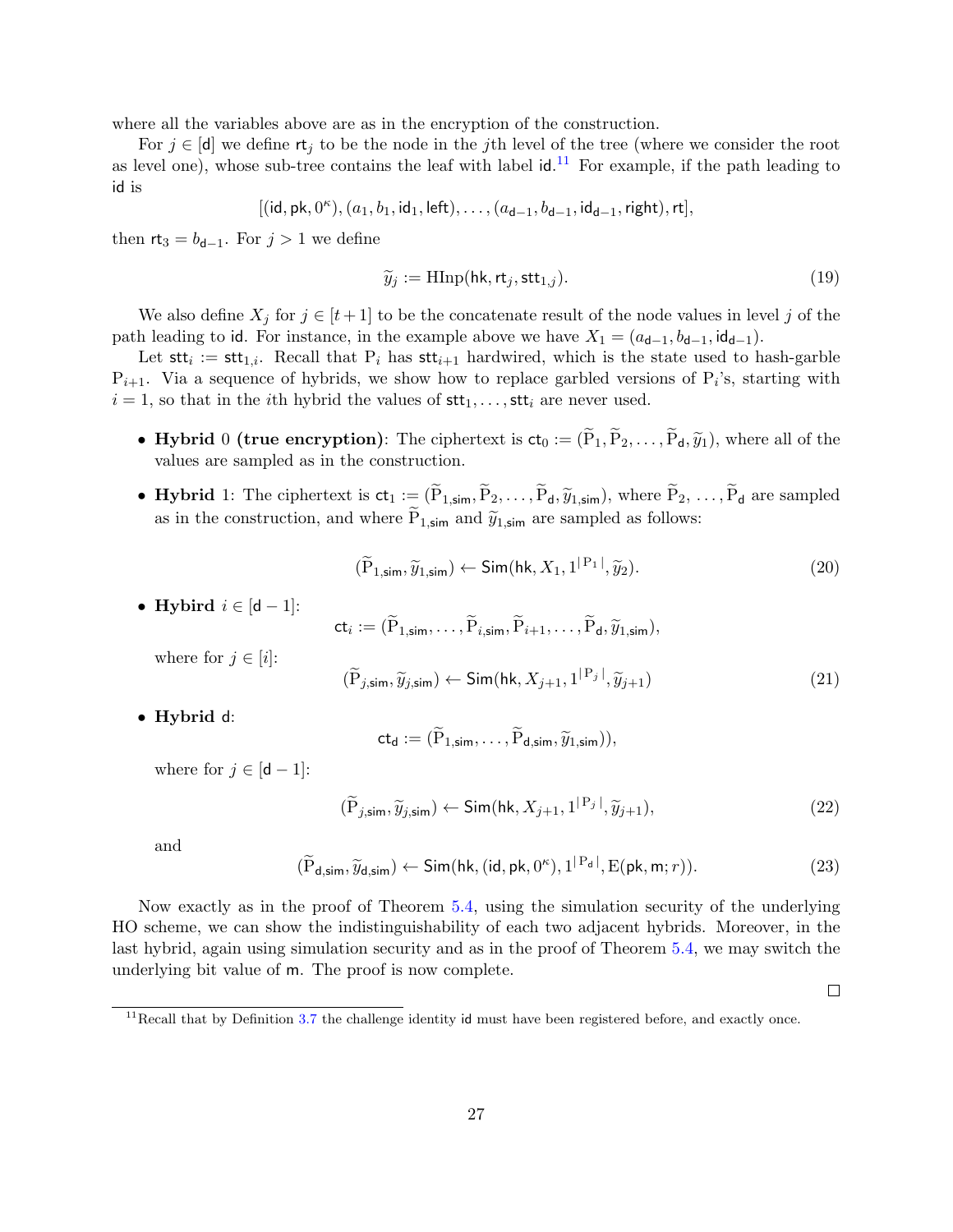# References

- <span id="page-27-6"></span>[ARP03] Sattam S Al-Riyami and Kenneth G Paterson. Certificateless public key cryptography. In International Conference on the Theory and Application of Cryptology and Information Security, pages 452–473. Springer, 2003.
- <span id="page-27-0"></span>[BF01] Dan Boneh and Matthew K. Franklin. Identity-based encryption from the Weil pairing. In Joe Kilian, editor, Advances in Cryptology – CRYPTO 2001, volume 2139 of Lecture Notes in Computer Science, pages 213–229, Santa Barbara, CA, USA, August 19–23, 2001. Springer, Heidelberg, Germany.
- <span id="page-27-7"></span>[BGI+01] Boaz Barak, Oded Goldreich, Russell Impagliazzo, Steven Rudich, Amit Sahai, Salil P. Vadhan, and Ke Yang. On the (im)possibility of obfuscating programs. In Joe Kilian, editor, Advances in Cryptology – CRYPTO 2001, volume 2139 of Lecture Notes in Computer Science, pages 1–18, Santa Barbara, CA, USA, August 19–23, 2001. Springer, Heidelberg, Germany.
- <span id="page-27-9"></span>[BLSV18] Zvika Brakerski, Alex Lombardi, Gil Segev, and Vinod Vaikuntanathan. Anonymous IBE, leakage resilience and circular security from new assumptions. In Jesper Buus Nielsen and Vincent Rijmen, editors, Advances in Cryptology – EUROCRYPT 2018, Part I, volume 10820 of Lecture Notes in Computer Science, pages 535–564, Tel Aviv, Israel, April 29 – May 3, 2018. Springer, Heidelberg, Germany.
- <span id="page-27-4"></span>[CCV04] Zhaohui Cheng, Richard Comley, and Luminita Vasiu. Remove key escrow from the identity-based encryption system. In Exploring New Frontiers of Theoretical Informatics, pages 37–50. Springer, 2004.
- <span id="page-27-8"></span>[CDG<sup>+</sup>17] Chongwon Cho, Nico Döttling, Sanjam Garg, Divya Gupta, Peihan Miao, and Antigoni Polychroniadou. Laconic oblivious transfer and its applications. In Jonathan Katz and Hovav Shacham, editors, Advances in Cryptology – CRYPTO 2017, Part II, volume 10402 of Lecture Notes in Computer Science, pages 33–65, Santa Barbara, CA, USA, August 20–24, 2017. Springer, Heidelberg, Germany.
- <span id="page-27-5"></span>[Cho09] Sherman SM Chow. Removing escrow from identity-based encryption. In International Workshop on Public Key Cryptography, pages 256–276. Springer, 2009.
- <span id="page-27-3"></span>[CHSS02] Liqun Chen, Keith Harrison, David Soldera, and Nigel P Smart. Applications of multiple trust authorities in pairing based cryptosystems. In Infrastructure security, pages 260–275. Springer, 2002.
- <span id="page-27-1"></span>[Coc01] Clifford Cocks. An identity based encryption scheme based on quadratic residues. In Bahram Honary, editor, 8th IMA International Conference on Cryptography and Coding, volume 2260 of Lecture Notes in Computer Science, pages 360–363, Cirencester, UK, December 17–19, 2001. Springer, Heidelberg, Germany.
- <span id="page-27-2"></span>[DG17] Nico Döttling and Sanjam Garg. Identity-based encryption from the Diffie-Hellman assumption. In Jonathan Katz and Hovav Shacham, editors, Advances in Cryptology – CRYPTO 2017, Part I, volume 10401 of Lecture Notes in Computer Science, pages 537– 569, Santa Barbara, CA, USA, August 20–24, 2017. Springer, Heidelberg, Germany.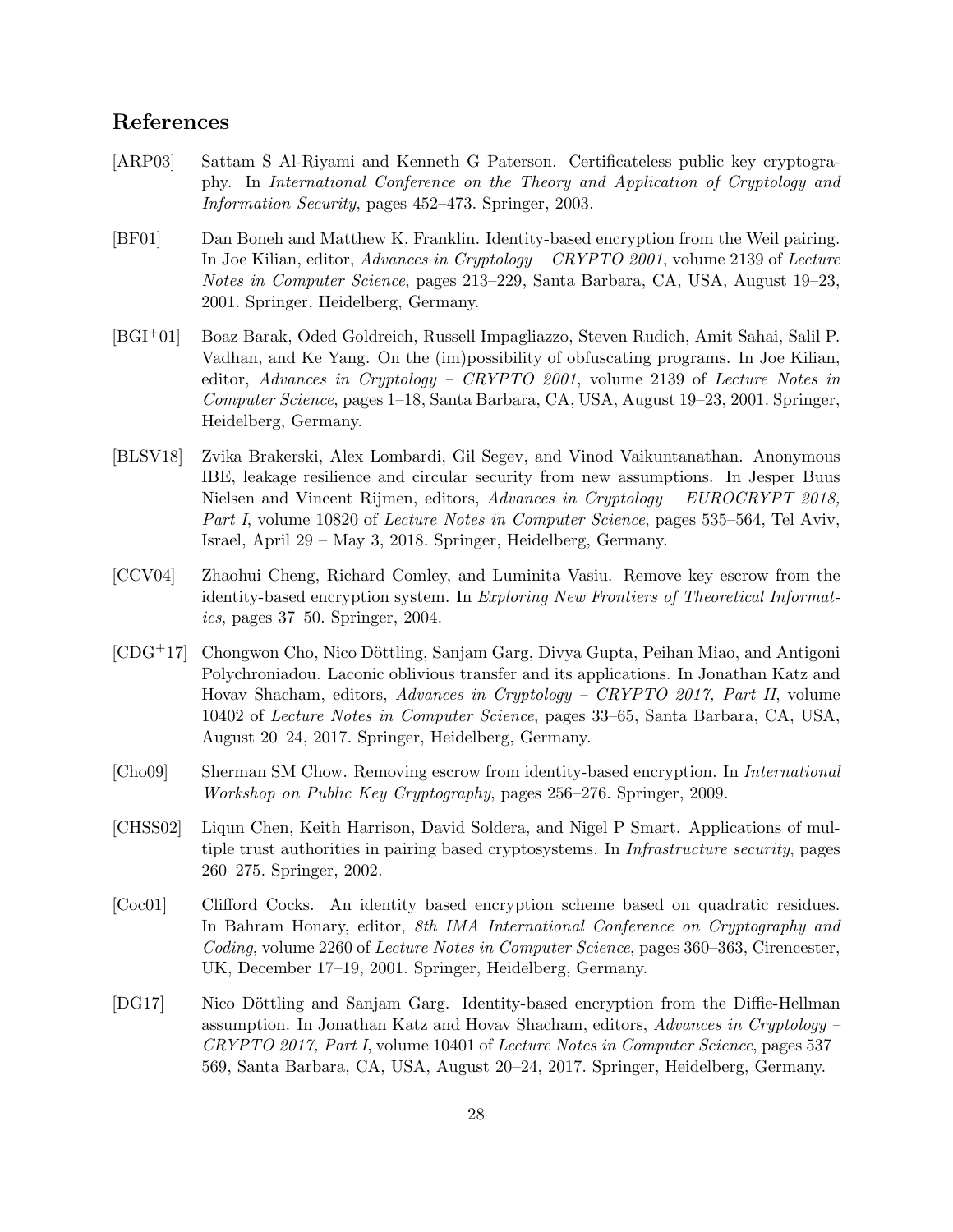- <span id="page-28-9"></span>[DGHM18] Nico Döttling, Sanjam Garg, Mohammad Hajiabadi, and Daniel Masny. New constructions of identity-based and key-dependent message secure encryption schemes. In Michel Abdalla and Ricardo Dahab, editors, PKC 2018: 21st International Conference on Theory and Practice of Public Key Cryptography, Part I, volume 10769 of Lecture Notes in Computer Science, pages 3–31, Rio de Janeiro, Brazil, March 25–29, 2018. Springer, Heidelberg, Germany.
- <span id="page-28-0"></span>[DH76] Whitfield Diffie and Martin E. Hellman. New directions in cryptography. IEEE Transactions on Information Theory, 22(6):644–654, 1976.
- <span id="page-28-8"></span>[GGH+13] Sanjam Garg, Craig Gentry, Shai Halevi, Mariana Raykova, Amit Sahai, and Brent Waters. Candidate indistinguishability obfuscation and functional encryption for all circuits. In 54th Annual Symposium on Foundations of Computer Science, pages 40–49, Berkeley, CA, USA, October 26–29, 2013. IEEE Computer Society Press.
- <span id="page-28-10"></span>[GGSW13] Sanjam Garg, Craig Gentry, Amit Sahai, and Brent Waters. Witness encryption and its applications. In Dan Boneh, Tim Roughgarden, and Joan Feigenbaum, editors, 45th Annual ACM Symposium on Theory of Computing, pages 467–476, Palo Alto, CA, USA, June 1–4, 2013. ACM Press.
- <span id="page-28-6"></span>[GLSW08] Vipul Goyal, Steve Lu, Amit Sahai, and Brent Waters. Black-box accountable authority identity-based encryption. In Proceedings of the 15th ACM conference on Computer and communications security, pages 427–436. ACM, 2008.
- <span id="page-28-1"></span>[GM82] Shafi Goldwasser and Silvio Micali. Probabilistic encryption and how to play mental poker keeping secret all partial information. In 14th Annual ACM Symposium on Theory of Computing, pages 365–377, San Francisco, CA, USA, May 5–7, 1982. ACM Press.
- <span id="page-28-5"></span>[Goy07] Vipul Goyal. Reducing trust in the PKG in identity based cryptosystems. In Alfred Menezes, editor, Advances in Cryptology – CRYPTO 2007, volume 4622 of Lecture Notes in Computer Science, pages 430–447, Santa Barbara, CA, USA, August 19–23, 2007. Springer, Heidelberg, Germany.
- <span id="page-28-7"></span>[HW15] Pavel Hubacek and Daniel Wichs. On the communication complexity of secure function evaluation with long output. In Tim Roughgarden, editor, ITCS 2015: 6th Conference on Innovations in Theoretical Computer Science, pages 163–172, Rehovot, Israel, January 11–13, 2015. Association for Computing Machinery.
- <span id="page-28-4"></span>[KG10] Aniket Kate and Ian Goldberg. Distributed private-key generators for identity-based cryptography. In International Conference on Security and Cryptography for Networks, pages 436–453. Springer, 2010.
- <span id="page-28-3"></span>[PS08] Kenneth G Paterson and Sriramkrishnan Srinivasan. Security and anonymity of identity-based encryption with multiple trusted authorities. In *International Confer*ence on Pairing-Based Cryptography, pages 354–375. Springer, 2008.
- <span id="page-28-2"></span>[Rog15] Phillip Rogaway. The moral character of cryptographic work. Cryptology ePrint Archive, Report 2015/1162, 2015. <http://eprint.iacr.org/2015/1162>.